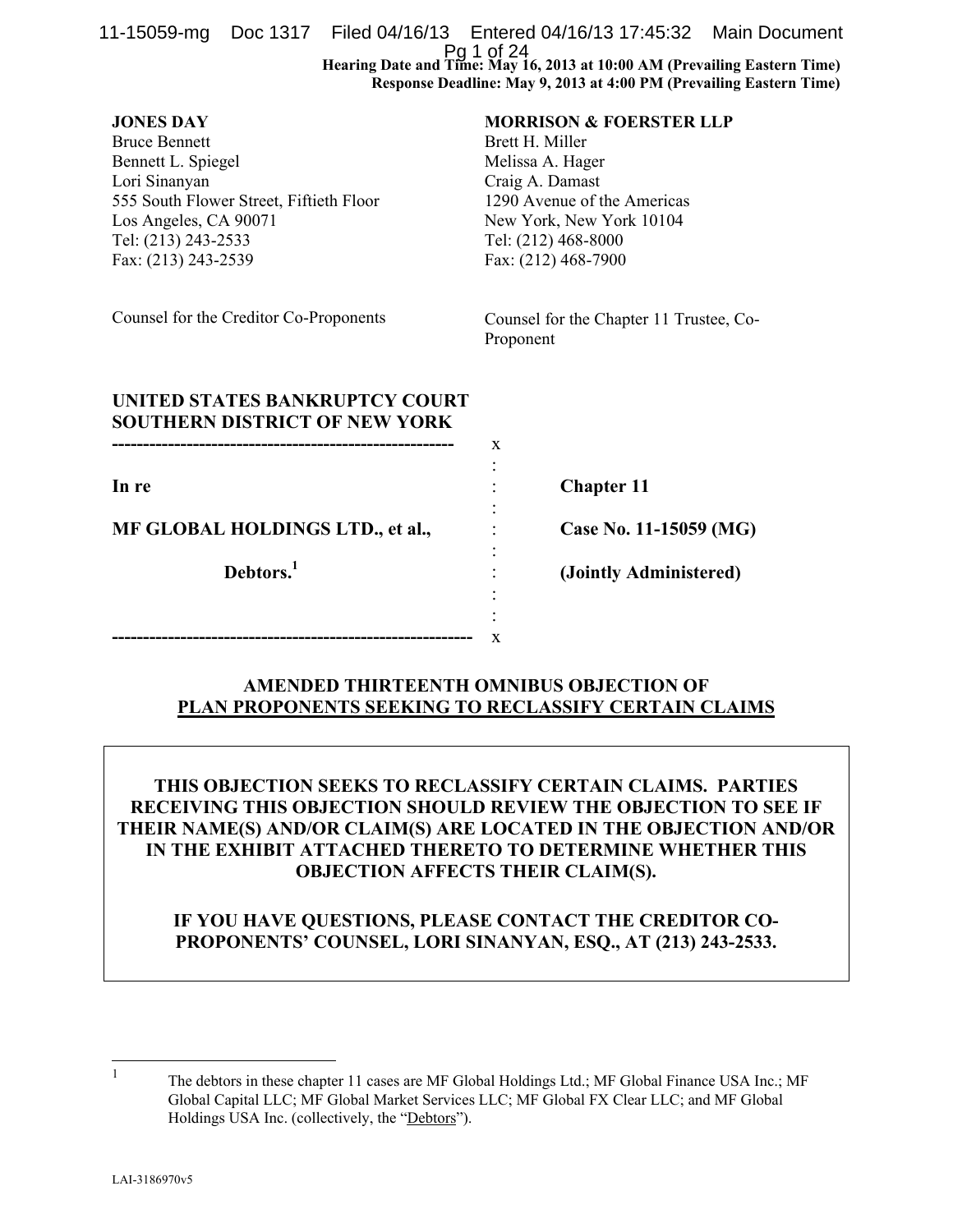## 11-15059-mg Doc 1317 Filed 04/16/13 Entered 04/16/13 17:45:32 Main Document Pg 2 of 24

#### **TO THE HONORABLE MARTIN GLENN, UNITED STATES BANKRUPTCY JUDGE:**

1. The Plan Proponents<sup>2</sup> object to certain proofs of claim that are on account of (i) the purchase or sale of Notes<sup>3</sup> (the "Notes Claims"), as listed on Schedule 1 to the proposed order (the "Proposed Order") attached hereto as Exhibit B, (ii) tax penalties (the "Tax Penalty Claims"), as listed on Schedule 2 to the Proposed Order, or (iii) non-tax fines or penalties (the "Non-Tax Penalty Claims," and together with the Notes Claims and Tax Penalty Claims, the "Notes and Penalty Claims"), as listed on Schedule 3 to the Proposed Order, and seek entry of the Proposed Order reclassifying the Notes and Penalty Claims as Subordinated Claims pursuant to sections 502(b), 510(b), and 726(a)(4) of the Bankruptcy Code, Rule 3007(d) of the Federal Rules of Bankruptcy Procedure (the "Bankruptcy Rules"), this Court's *Order Pursuant to Section 105(a) of the Bankruptcy Code and Bankruptcy Rules 3007 and 9019(b) for Approval of Claims Objection Procedures and Settlement Procedures* [Docket No. 906] (the "Claims Procedures Order"), this Court's *Order (I) Approving Disclosure Statement and the Form and Manner of Notice of the Disclosure Statement, (II) Establishing Procedures for Solicitation and Tabulation of Votes to Accept or Reject the Plan, (III) Scheduling Hearing on Confirmation of the Plan, (IV) Approving Related Notice and Objection Procedures, and (V) Approving Certain Pre-Confirmation Matters* [Docket No. 1011] (the "Disclosure Statement Order"), and the Plan. In support of the Objection, the Plan Proponents submit the Declaration of Scott A. Rinaldi, attached hereto as Exhibit A (the "Rinaldi Declaration").

 $\frac{1}{2}$  The Plan Proponents are the chapter 11 trustee in these chapter 11 cases (the "Chapter 11 Trustee") and the Creditor Co-Proponents, as defined in the Debtors' confirmed plan [Docket No. 1267] (the "Plan"). Capitalized terms not otherwise defined herein shall have the meaning ascribed to them in the Plan.

<sup>3</sup> Under the Plan, the "Notes" are, collectively, "(a) the 1.875% Convertible Senior Notes due 2016, (b) the 9.00% Convertible Senior Notes due 2038, (c) the 3.375% Convertible Senior Notes due 2018, and (d) the 6.25% Senior Notes due 2016, each as issued under the Indentures." *See* Plan. § I.A.106.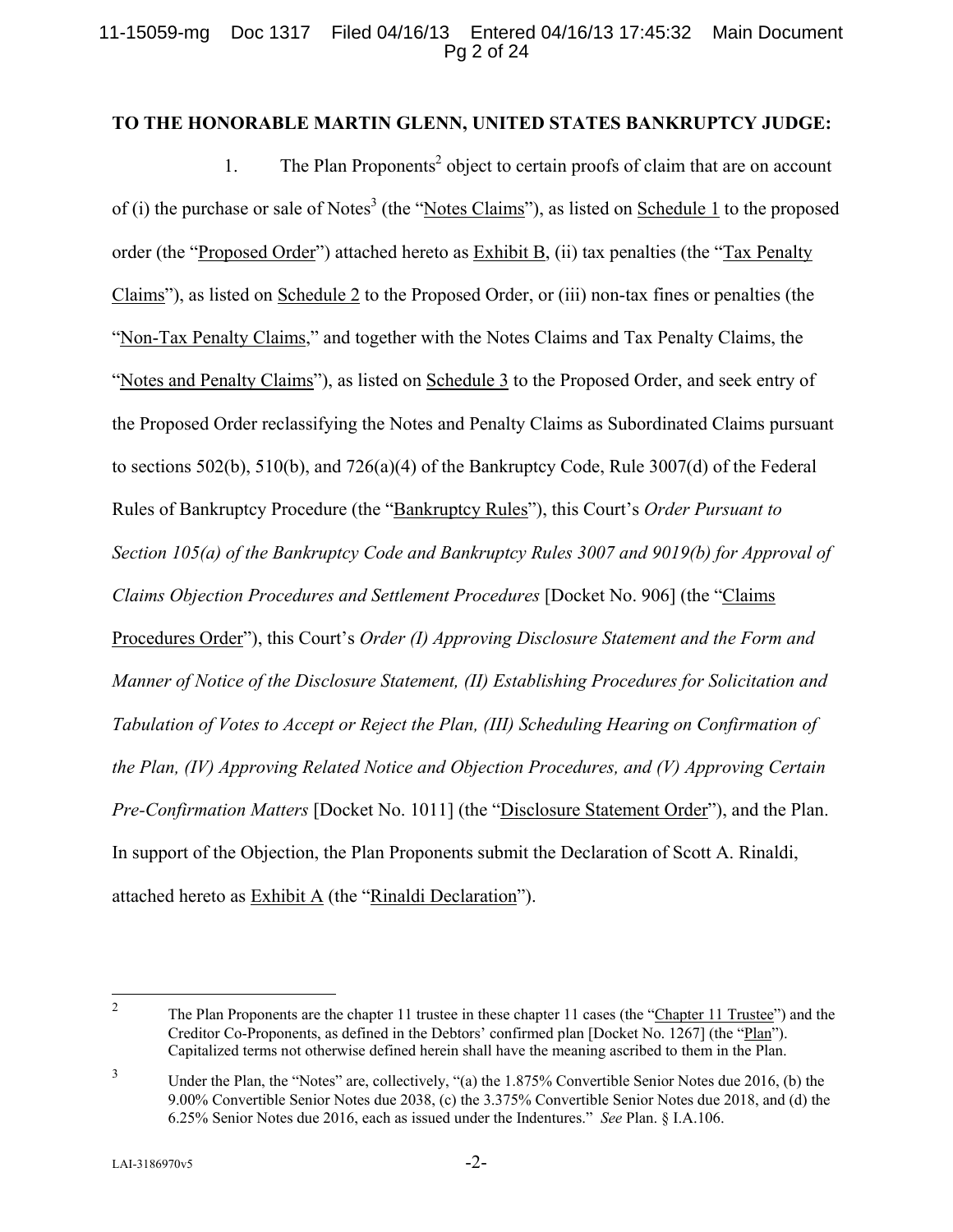#### 11-15059-mg Doc 1317 Filed 04/16/13 Entered 04/16/13 17:45:32 Main Document Pg 3 of 24

## **I. JURISDICTION**

2. This Court has jurisdiction over this objection under 28 U.S.C. § 1334. This matter is a core proceeding under 28 U.S.C. § 157(b). Venue is proper before this Court under 28 U.S.C. §§ 1408 and 1409.

#### **II. BACKGROUND**

3. To date, approximately 2,024 administrative, secured, unsecured, and priority proofs of claim have been filed in these chapter 11 cases with asserted liabilities in excess of \$11.4 billon, plus unliquidated amounts. Pursuant to the Claims Procedures Order, the Chapter 11 Trustee may file up to 200 objections to claims per omnibus objection, subject to certain limitations.

4. On April 5, 2013, the Court entered an order confirming the Plan [Docket No. 1288]. After the effective date of the Plan, the Plan Administrator will have the authority to prosecute this Objection. *See* Plan § IV.C.

5. On March 6, 2013, the Plan Proponents filed the *Thirteenth Omnibus Objection of Plan Proponents Seeking to Reclassify Certain Claims* [Docket No. 1163] (the "Original Objection"). In the Original Objection, the Plan Proponents incorrectly identified certain claims filed by the US Commodity Futures Trading Commission (the "CFTC") as Tax Penalty Claims. *See* Original Objection, Exhibit B, Schedule 2. These claims (the "CFTC  $Clains$ <sup>")4</sup> are not Tax Penalty Claims, but they are Non-Tax Penalty Claims because they are claims based on fines or penalties under section 726(a)(4) of the Bankruptcy Code. Thus, they belong in Class 7 (Subordinated Claims) under the Plan.<sup>5</sup>

 $\frac{1}{4}$ 

The CFTC Claims are claims 1553, 1554, 1555, 1556, 1557, and 1558.

<sup>5</sup> Prior to filing this amended Objection, but subsequent to the filing of the Original Objection, counsel for the Creditor Co-Proponents conferred with counsel for the CFTC to discuss the CFTC Claims and the Plan Proponents' position that the CFTC Claims should be reclassified as Subordinated Claims.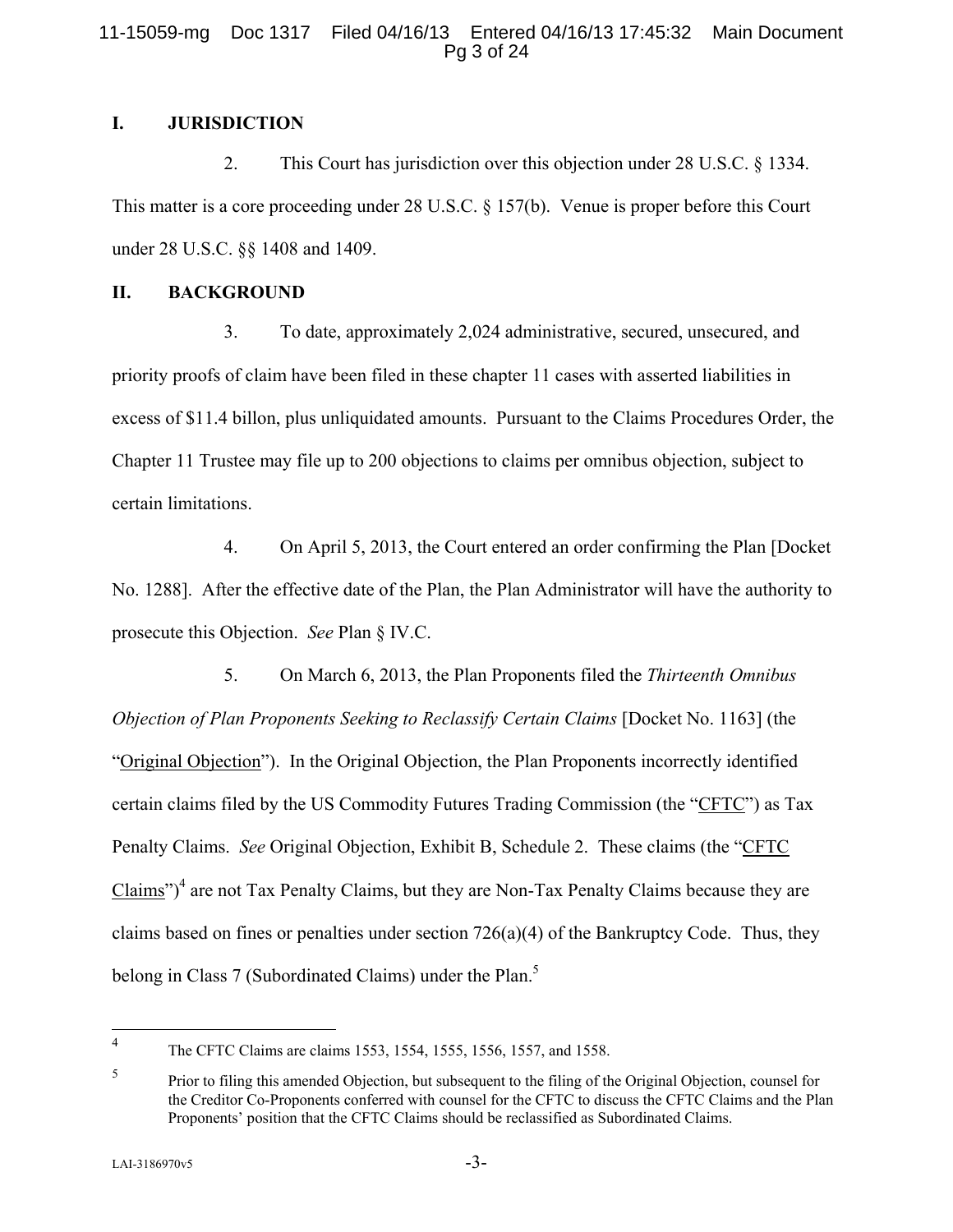#### 11-15059-mg Doc 1317 Filed 04/16/13 Entered 04/16/13 17:45:32 Main Document Pg 4 of 24

6. This amended objection (the "Objection") hereby amends and supersedes the Original Objection to (i) identify the CFTC Claims as Non-Tax Penalty Claims subject to subordination under 11 U.S.C.  $\frac{8}{26(a)(4)}$ , and (ii) seek to reclassify the CFTC Claims as Subordinated Class 7 Claims under the Plan.<sup>6</sup>

## **III. OBJECTION AND RELIEF REQUESTED**

7. By this Objection and pursuant to sections 502 and 510(b) of the Bankruptcy Code, Bankruptcy Rule 3007, the Claims Procedure Order, and the Plan, the Plan Proponents request that the Court enter the Proposed Order reclassifying the Notes Claims identified on Schedule 1 to the Proposed Order, the Tax Penalty Claims identified on Schedule 2 to the Proposed Order, and the Non-Tax Penalty Claims identified on Schedule 3 to the Proposed Order as Subordinated Claims in Class 7A, 7B, 7C, 7D, 7E, or 7F, as appropriate, under the Plan. The Notes Claims should be reclassified because (i) they are subject to mandatory subordination under section 510(b) of the Bankruptcy Code, and (ii) the Plan provides that the Notes Claims shall be allowed only as Tier 1 Subordinated Claims in Class 7 of the Plan. *See* Plan § III.B.10. The Tax Penalty Claims and Non-Tax Penalty Claims should be reclassified because the Plan provides that they shall be allowed only as Tier 3 Subordinated Claims in Class 7 of the Plan. *See* Plan § III.B.10.

## **IV. BASIS FOR RELIEF**

8. A filed claim is deemed allowed unless a party in interest objects thereto. *See* 11 U.S.C. § 502(a). If an objection refuting at least one of the claim's essential allegations is asserted, the claimant then has the burden to demonstrate the validity of the claim. *In re Oneida* 

 $\frac{1}{6}$ 

In the Original Objection, the Plan Proponents reserved their right to amend the Original Objection. *See* Original Objection ¶ 19.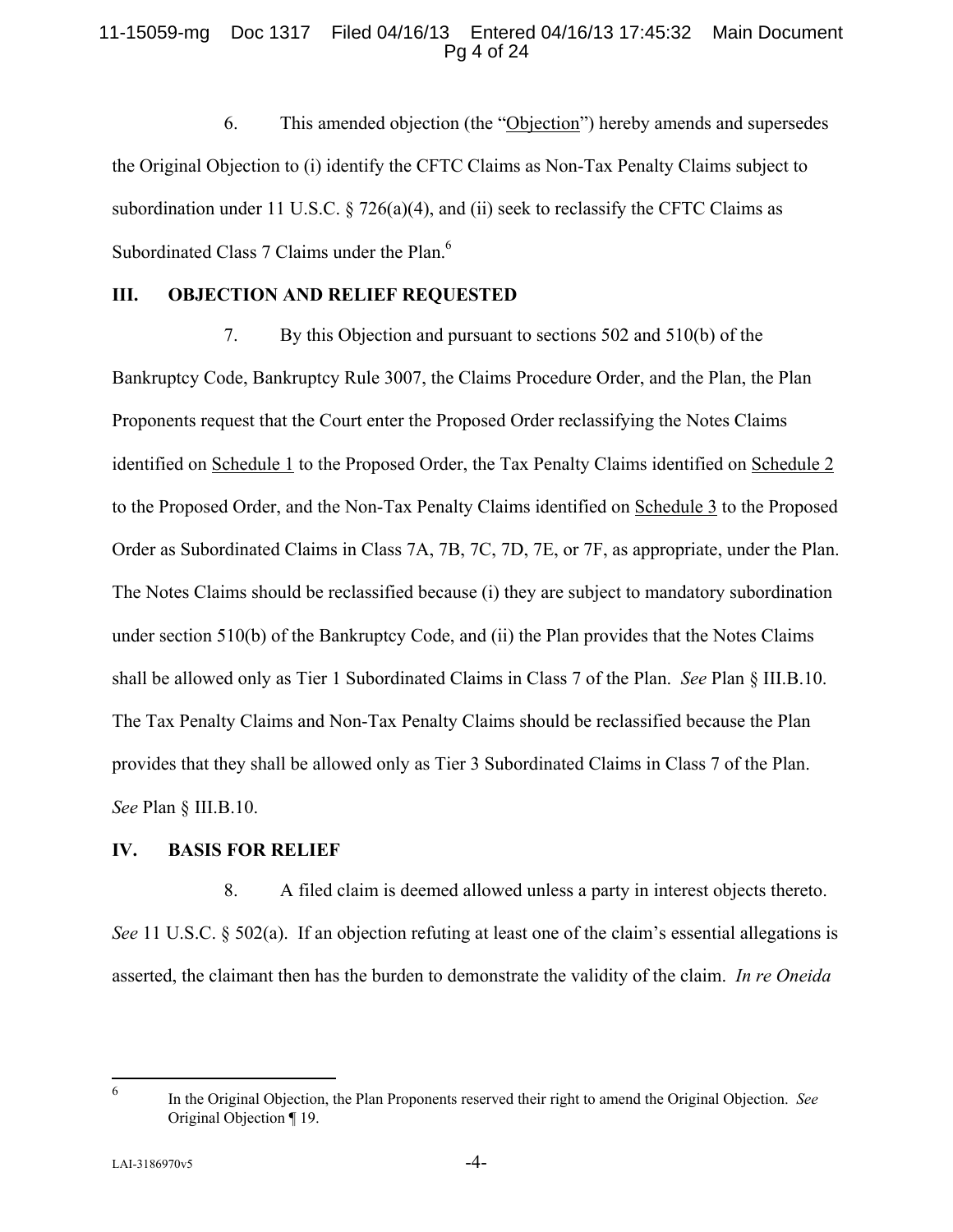#### 11-15059-mg Doc 1317 Filed 04/16/13 Entered 04/16/13 17:45:32 Main Document Pg 5 of 24

*Ltd.*, 400 B.R. 384, 389 (Bankr. S.D.N.Y. 2009); *In re Rockefeller Ctr. Props.*, 272 B.R. 524, 539 (Bankr. S.D.N.Y. 2000).

9. Section 510(b) of the Bankruptcy Code provides that claims "for damages arising from the purchase or sale of [a security of the debtor or an affiliate of the debtor] . . . shall be subordinated to all claims . . . that are senior to or equal the claim . . . represented by such security." 11 U.S.C. § 510(b).

10. The Bankruptcy Code definition of "security" includes not only equity securities, but also debt securities like notes and bonds. 11 U.S.C. § 101(49). Thus, the plain language of section 510(b) applies to claims for damages arising from the purchase or sale of the Notes because the Notes are "securities" for purposes of section 510(b). *See In re Washington Mut. Inc.*, 442 B.R. 314, 363 (Bankr. D. Del. 2011) (finding that the word "security," as used in section 510(b), "is defined to include a debt security such as a note or bond"); *In re Bankest Capital Corp.*, 361 B.R. 263, 267 (Bankr. S.D. Fla. 2006) ("The unambiguous language of the statute specifically includes debt securities . . . ."); *In re Mid-American Waste Sys., Inc.*, 228 B.R. 816, 825 (Bankr. D. Del. 1999) ("Congress did not limit the application of § 510(b) to equity securities. . . . The Bankruptcy Code defines the term 'security' to include a 'note,' 'bond,' or 'debenture.' Thus, by its plain terms § 510(b) is intended to apply to both debtholders and equityholders."); *see also In re Granite Partners, L.P.*, 208 B.R. 332, 342 (Bankr. S.D.N.Y. 1997) (subordinating debtholder claims under section 510(b)); *In re Geneva Steel Co.*, 281 F.3d 1173, 1177-78 (10th Cir. 2002) (subordinating debtholder claims based on the sale or purchase of bonds because bondholders "accept[] a different and higher risk of insolvency than [] general creditors," and thus, such claims must be subordinated under section 510(b)).

11. The Plan provides that claims "on account of [the] purchase or sale of Notes, if any, within the meaning of § 510(b) of the Bankruptcy Code, including, if Allowed, any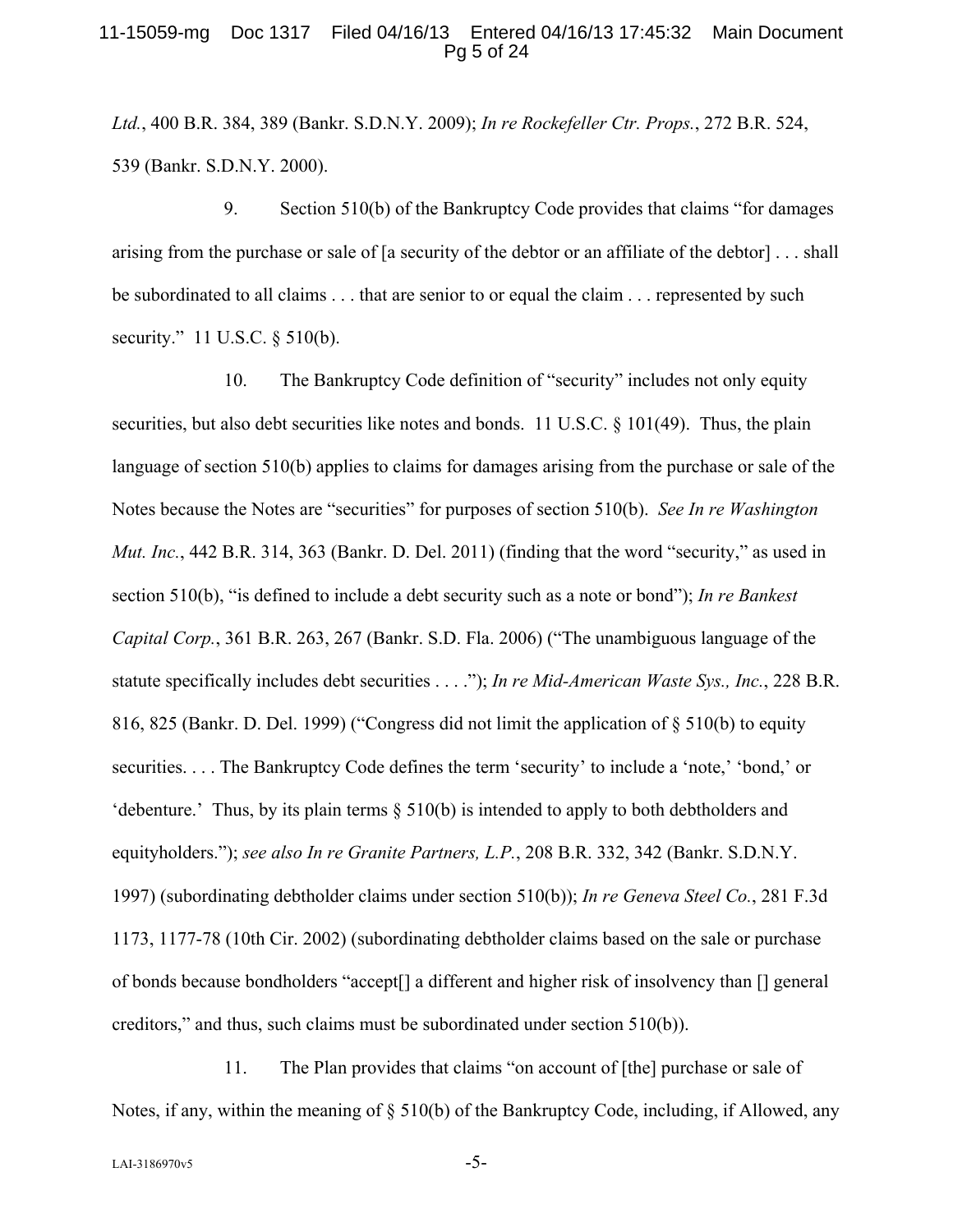#### 11-15059-mg Doc 1317 Filed 04/16/13 Entered 04/16/13 17:45:32 Main Document Pg 6 of 24

such Claims of any of the Securities Plaintiffs on account of their purchase or sale of Notes," shall be allowed as Class 7, Tier 1 Subordinated Claims. *See* Plan § III.B.10.

12. The Notes Claims assert damages arising from the purchase or sale of Notes. Thus, they are subject to subordination and reclassification as Class 7, Tier 1 Subordinated Claims under the Plan. *See* Plan § III.B.10.

13. Section 726(a)(4) of the Bankruptcy Code provides for subordination, to certain other claims, of "any allowed claim, whether secured or unsecured, for any fine, penalty, or forfeiture . . . ." 11 U.S.C. § 726(a)(4). This includes both tax penalty claims and non-tax fines and penalties. *See Burden v. United States*, 917 F.2d 115, 118 (3d Cir. 1990) ("Section 726(a)(4) . . . explicitly subordinates non-pecuniary tax penalty claims."); *In re Best Refrigerated Express, Inc.*, 192 B.R. 503, 510 (Bankr. D. Neb. 1996) ("a prepetition tax negligence penalty may be subordinated to general unsecured claims in a Chapter 11 liquidating plan"); *Texas Am. Oil Corp. v. U.S. Dep't of Energy*, 44 F.3d 1557, 1570-71 (Fed. Cir. 1995) (government's claim under the Petroleum Overcharge Distribution and Restitution Act was a penalty claim subject to subordination under section  $726(a)(4)$ . A claim that is not intended to compensate the claimant for actual damages suffered by that claimant is considered a penalty for purposes of section 726(a)(4). *See* 11 U.S.C. § 726(a)(4) (claim is subject to section 726(a)(4) "to the extent that such fine, penalty, forfeiture, or damages are not compensation for actual pecuniary loss suffered by the holder of such claim"); *In re Pheasant Cove LLC*, No. 07-0058, 2008 WL 187529, at \*5 (Bankr. D. Idaho Jan. 18, 2008) (claim must be divided between compensatory portion, with priority under 11 U.S.C.  $\S 726(a)(1)$ , and non-compensatory penalty portion, with priority under 11 U.S.C. § 726(a)(4)); *Texas Am.*, 44 F.3d at 1569-70 (government's statutory claim was not compensatory because the government was not the entity that suffered the actual pecuniary loss); *Pennsylvania Dep't of Public Welfare v. Davenport*, 495 U.S. 552, 561-62 (1990) (state's claim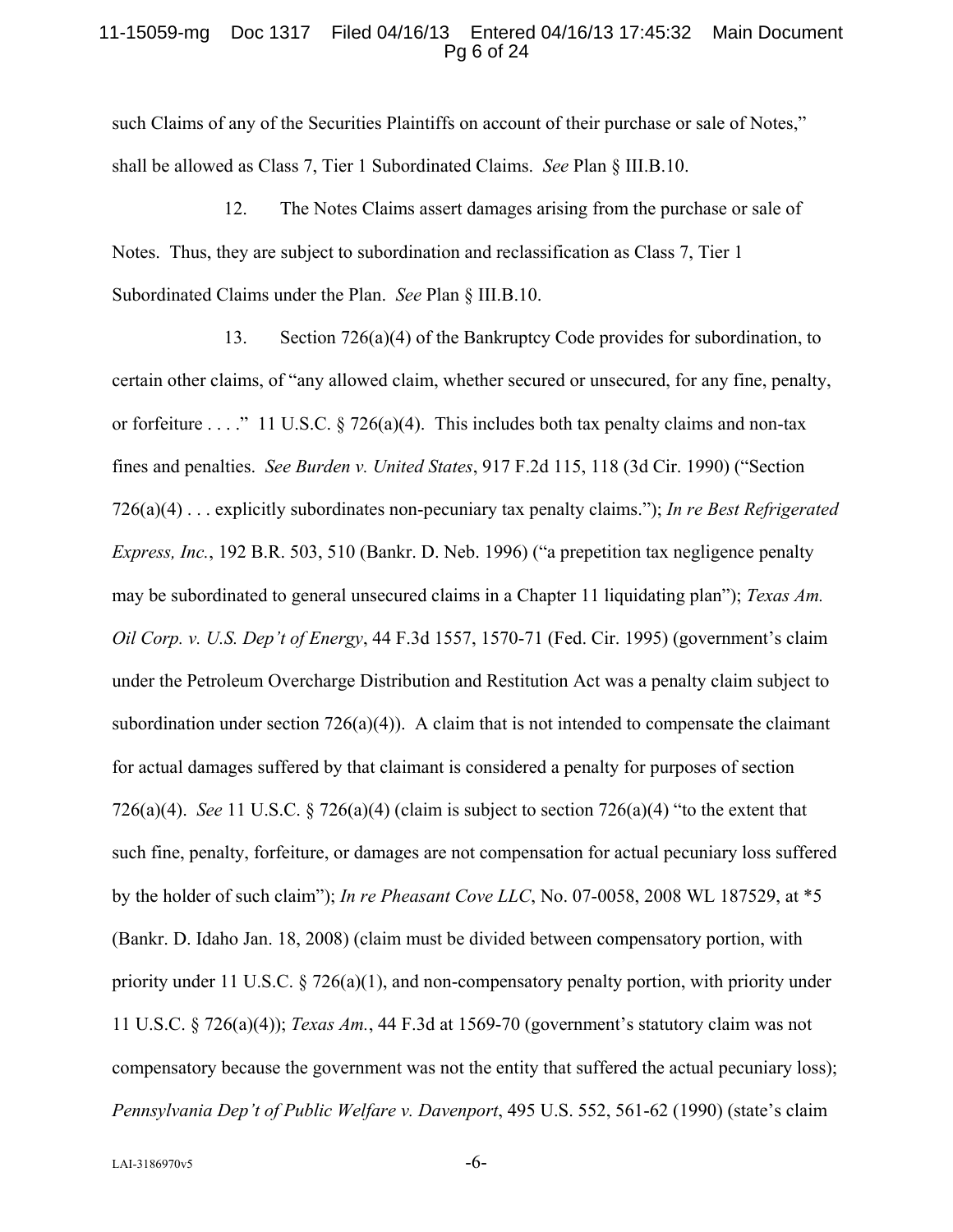#### 11-15059-mg Doc 1317 Filed 04/16/13 Entered 04/16/13 17:45:32 Main Document Pg 7 of 24

for obligations imposed as a condition of probation in a criminal action was a "penalty" under section  $726(a)(4)$ ).

14. The Plan provides that claims "within the meaning of § 726(a)(4) of the Bankruptcy Code" shall be allowed as Class 7, Tier 3 Subordinated Claims. *See* Plan § III.B.10.

15. The Tax Penalty Claims are on account of tax penalties, which are subject to subordination and reclassification as Class 7, Tier 3 Subordinated Claims under the Plan. *See id.* The Non-Tax Penalty Claims are non-tax fines or penalty claims to the extent they arise under the Commodity Exchange Act (the "CEA") because the CFTC itself has not suffered any pecuniary loss as a result of the Debtors' conduct. *See Texas Am.*, 44 F.3d at 1569-70; 11 U.S.C. § 726(a)(4). Furthermore, monetary damages available to the CFTC are identified as "fines" and "civil penalties" under the CEA. *See* 7 U.S.C. §§ 13(a)-(e) (identifying "fines" for various felonies under the CEA); 7 U.S.C. § 13a (assessing a "civil penalty" if an entity is "violating or has violated any of the provisions of this chapter or any of the rules, regulations, or orders of the [CFTC] thereunder"); 7 U.S.C. §§ 13a-1(a)-(d) (authorizing the CFTC to enjoin violations of the CEA and to impose various types of "civil penalties"). The CFTC also concedes that its claims are for "taxes or penalties." *See* Proof of Claim Nos. 1553, 1554, 1555, 1556, 1557, and 1558 (proofs of claim filed by the CFTC identifying such claims as tax or penalty claims in box 5 of the proof of claim form.).

16. Thus, the Plan Proponents request that the Court enter the Proposed Order subordinating and reclassifying the Notes Claims as Tier 1 Subordinated Claims, the Tax Penalty Claims as Tier 3 Subordinated Claims, and the Non-Tax Penalty Claims as Tier 3 Subordinated Claims in Class 7A, 7B, 7C, 7D, 7E, or 7F, as appropriate, under the Plan.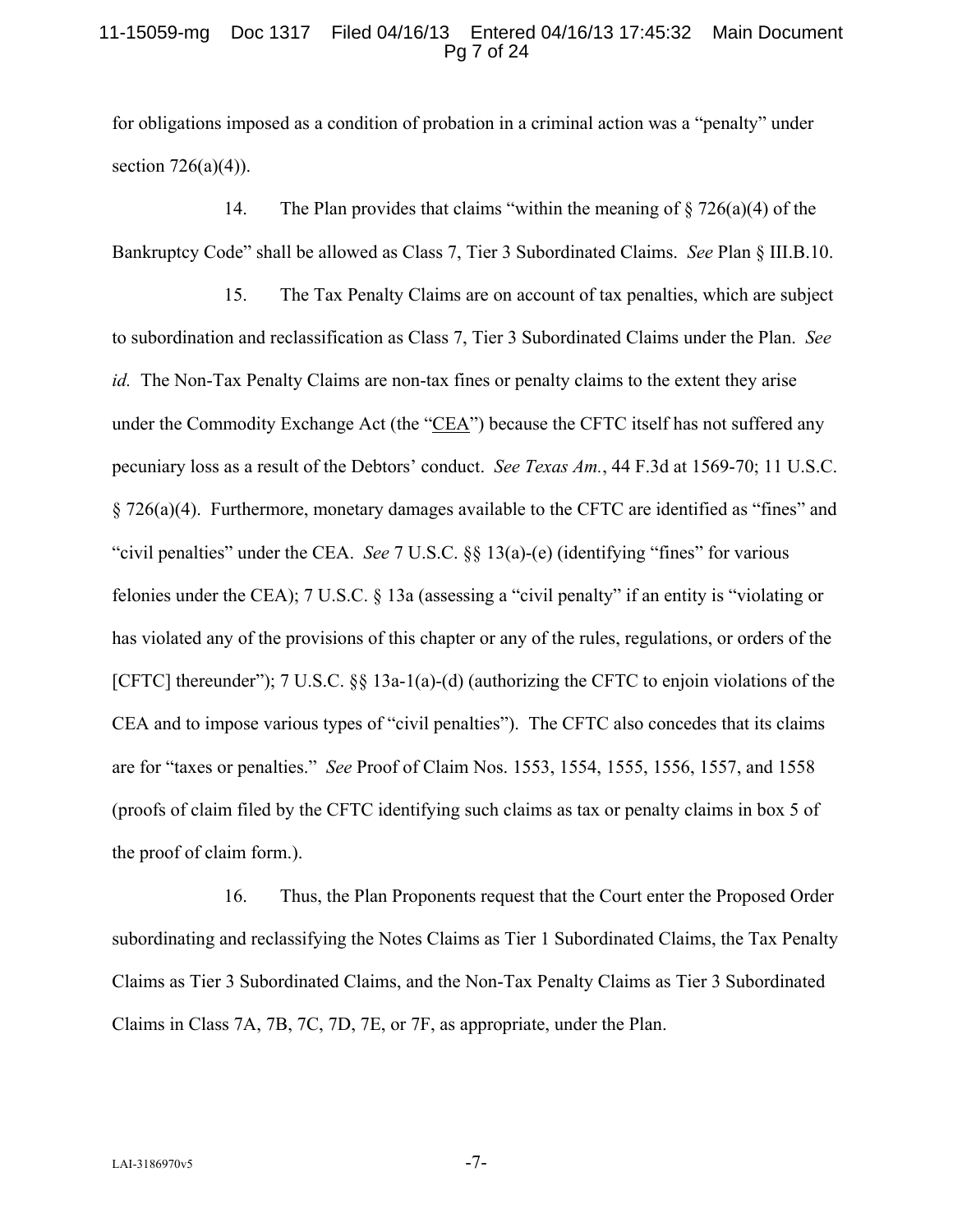#### 11-15059-mg Doc 1317 Filed 04/16/13 Entered 04/16/13 17:45:32 Main Document Pg 8 of 24

### **V. RESERVATION OF RIGHTS**

17. The Plan Proponents reserve all rights to object on any basis to any Notes and Penalty Claim as to which the Court does not grant the relief requested herein. Without limiting the generality of the foregoing, the Plan Proponents specifically reserve the right to amend this Objection, file additional papers in support of this Objection, or take other appropriate actions, including to: (a) respond to any allegation or defense that may be raised in a response filed in accordance with the Claims Procedures Order by or on behalf of any of the claimants or other interested parties, (b) object further to any Notes and Penalty Claim for which a claimant provides (or attempts to provide) additional documentation or substantiation, and (c) object further to any Notes and Penalty Claim based on additional information that may be discovered upon further review by the Plan Proponents or through discovery.

#### **VI. NOTICE**

18. In accordance with the Claims Procedures Order, notice of this Objection has been served on (a) all claimants whose claims are the subject of this Objection, and their counsel, if known, and (b) other parties entitled to notice pursuant to the Court's *Order Pursuant to 11 U.S.C. § 105(a) of the Bankruptcy Code and Fed. R. Bankr. P. 1015(c) and 9007 Implementing Certain Notice and Case Management Procedures [Docket No. 256]* (the "Case Management Order").. The Plan Proponents submit that no other or further notice need be provided.7

<sup>—&</sup>lt;br>7

Furthermore, this amended Objection is timely filed to be heard at the May 16, 2013 hearing.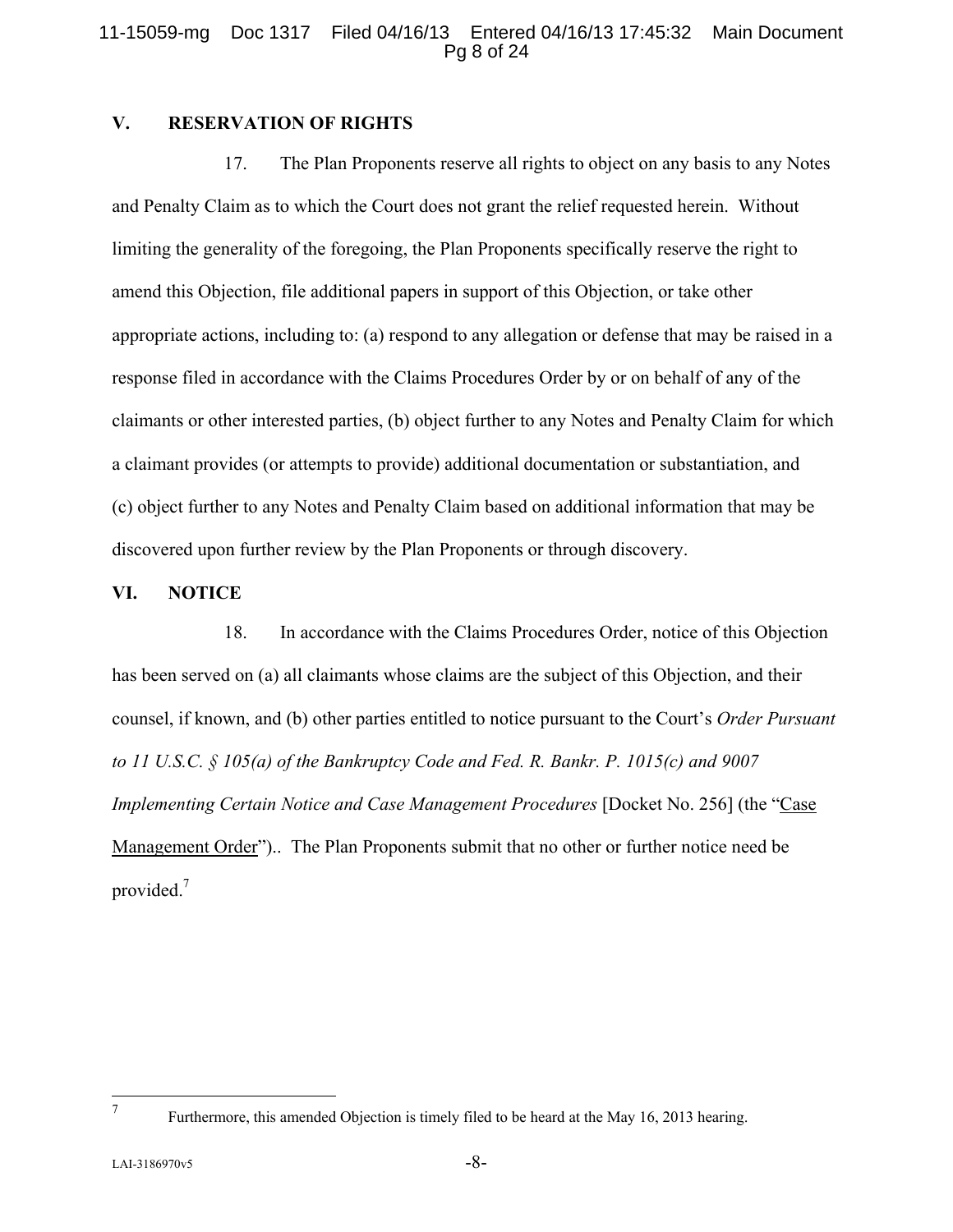#### 11-15059-mg Doc 1317 Filed 04/16/13 Entered 04/16/13 17:45:32 Main Document Pg 9 of 24

WHEREFORE, the Plan Proponents respectfully request entry of the Proposed

Order granting the relief requested herein and such other and further relief as the Court may

deem proper.

Dated: April 16, 2013 New York, New York

Respectfully submitted,

/s/ Bruce Bennett

Bruce Bennett Bennett L. Spiegel Lori Sinanyan JONES DAY 555 South Flower Street, 50th Floor Los Angeles, CA 90071 Tel: 213-489-3939 Fax: 213-243-2539 mfglobalbk@jonesday.com

## ATTORNEYS FOR THE CREDITOR CO-PROPONENTS

 /s/ Brett H. Miller Brett H. Miller Melissa A. Hager Craig A. Damast MORRISON & FOERSTER LLP 1290 Avenue of the Americas New York, New York 10104 Tel: (212) 468-8000 Fax: (212) 468-7900

ATTORNEYS FOR THE CHAPTER 11 TRUSTEE, CO-PROPONENT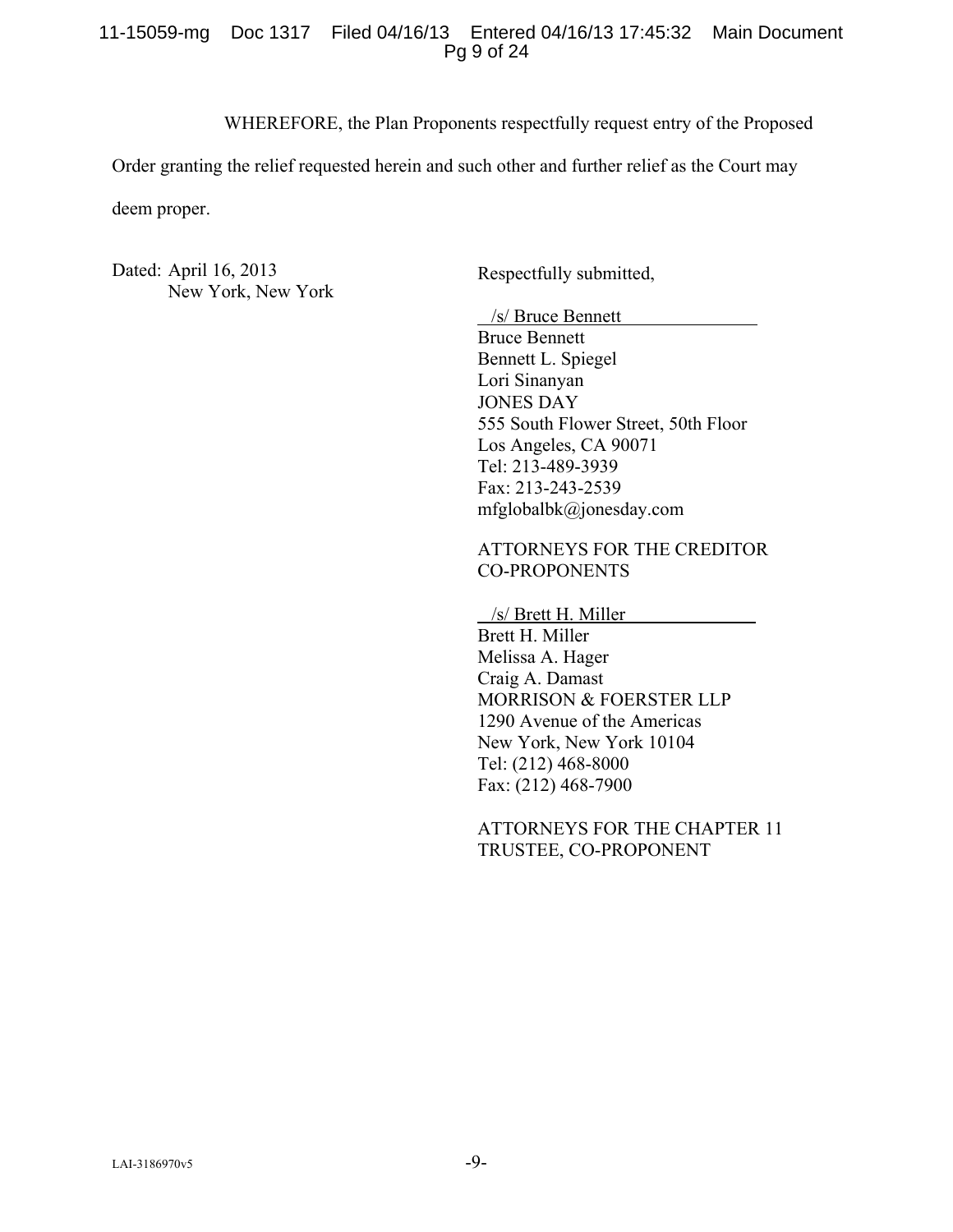11-15059-mg Doc 1317 Filed 04/16/13 Entered 04/16/13 17:45:32 Main Document Pg 10 of 24

# **EXHIBIT A**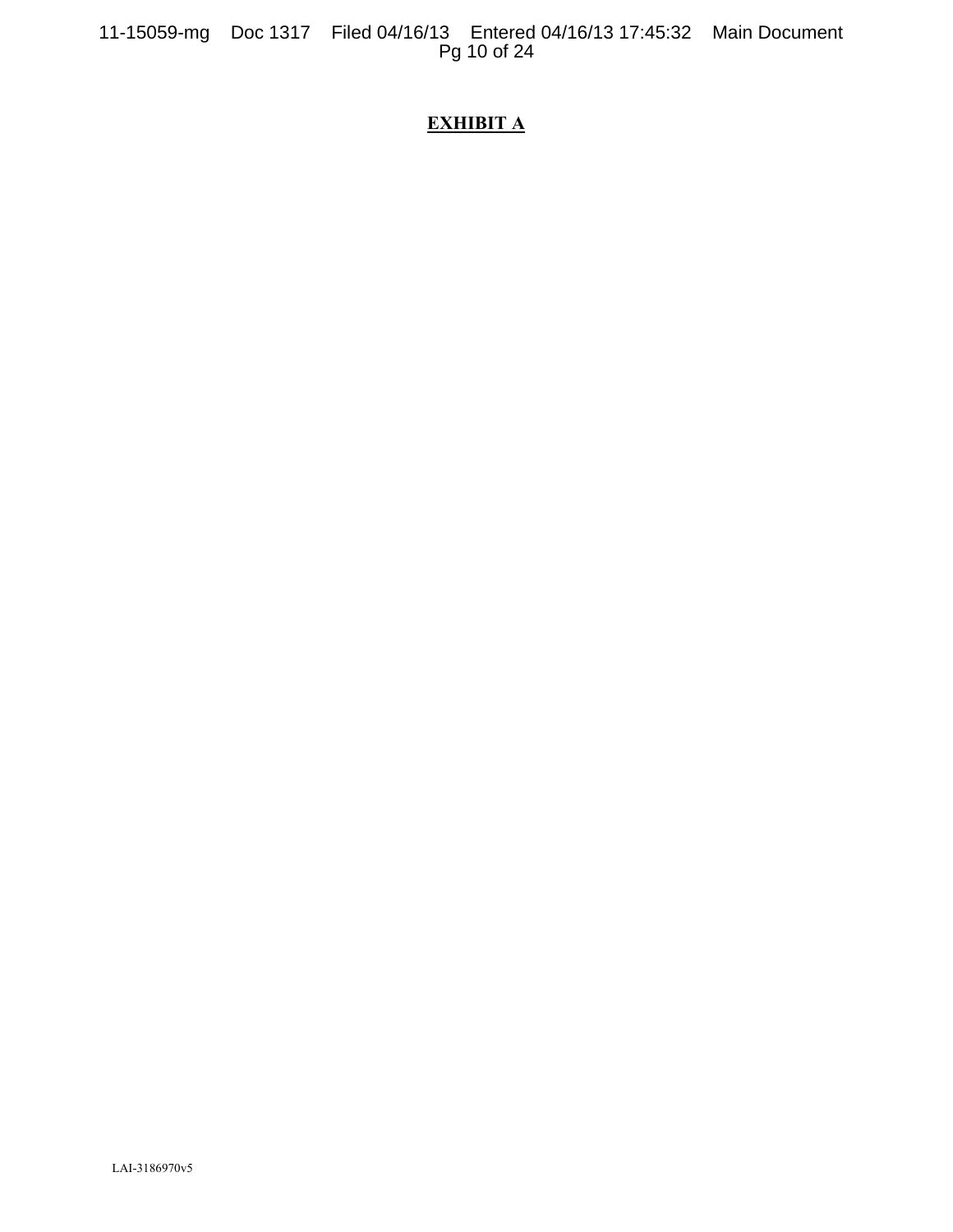11-15059-mg Doc 1317 Filed 04/16/13 Entered 04/16/13 17:45:32 Main Document Pg 11 of 24

| UNITED STATES BANKRUPTCY COURT<br><b>SOUTHERN DISTRICT OF NEW YORK</b> |                        |
|------------------------------------------------------------------------|------------------------|
|                                                                        | -x                     |
| In re                                                                  | <b>Chapter 11</b>      |
| MF GLOBAL HOLDINGS LTD., et al.,                                       | Case No. 11-15059 (MG) |
| Debtors. <sup>1</sup>                                                  | (Jointly Administered) |
|                                                                        | X                      |

# **DECLARATION OF SCOTT A. RINALDI IN SUPPORT OF THE AMENDED THIRTEENTH OMNIBUS OBJECTION OF PLAN PROPONENTS SEEKING TO RECLASSIFY CERTAIN CLAIMS**

I, Scott A. Rinaldi, hereby declare as follows:

I am a Managing Director with FTI Consulting Inc. ("FTI"). FTI is the financial advisor to the Chapter 11 Trustee. The Chapter 11 Trustee has duly authorized me to make and submit this declaration (the "Declaration") in support of the *Amended Thirteenth Omnibus Objection Of Plan Proponents Seeking To Reclassify Certain Claims (the "Objection"), filed* pursuant to the *Order Pursuant to Section 105(a) of the Bankruptcy Code and Bankruptcy Rules 3007 and 9019(b) for Approval of Claims Objection Procedures and Settlement Procedures* [Docket No. 906].<sup>2</sup>

Except as otherwise indicated, all facts set forth in this Declaration are based on my personal knowledge, upon information supplied to me by the Chapter 11 Trustee's and the Creditor Co-Proponents' professionals, upon information learned from the review of relevant

 $\frac{1}{1}$  The debtors in these chapter 11 cases are MF Global Holdings Ltd.; MF Global Finance USA Inc.; MF Global Capital LLC; MF Global Market Services LLC; MF Global FX Clear LLC; and MF Global Holdings USA Inc. (collectively, the "Debtors").

<sup>2</sup> Capitalized terms not otherwise defined herein shall have the meaning ascribed to them in the Objection.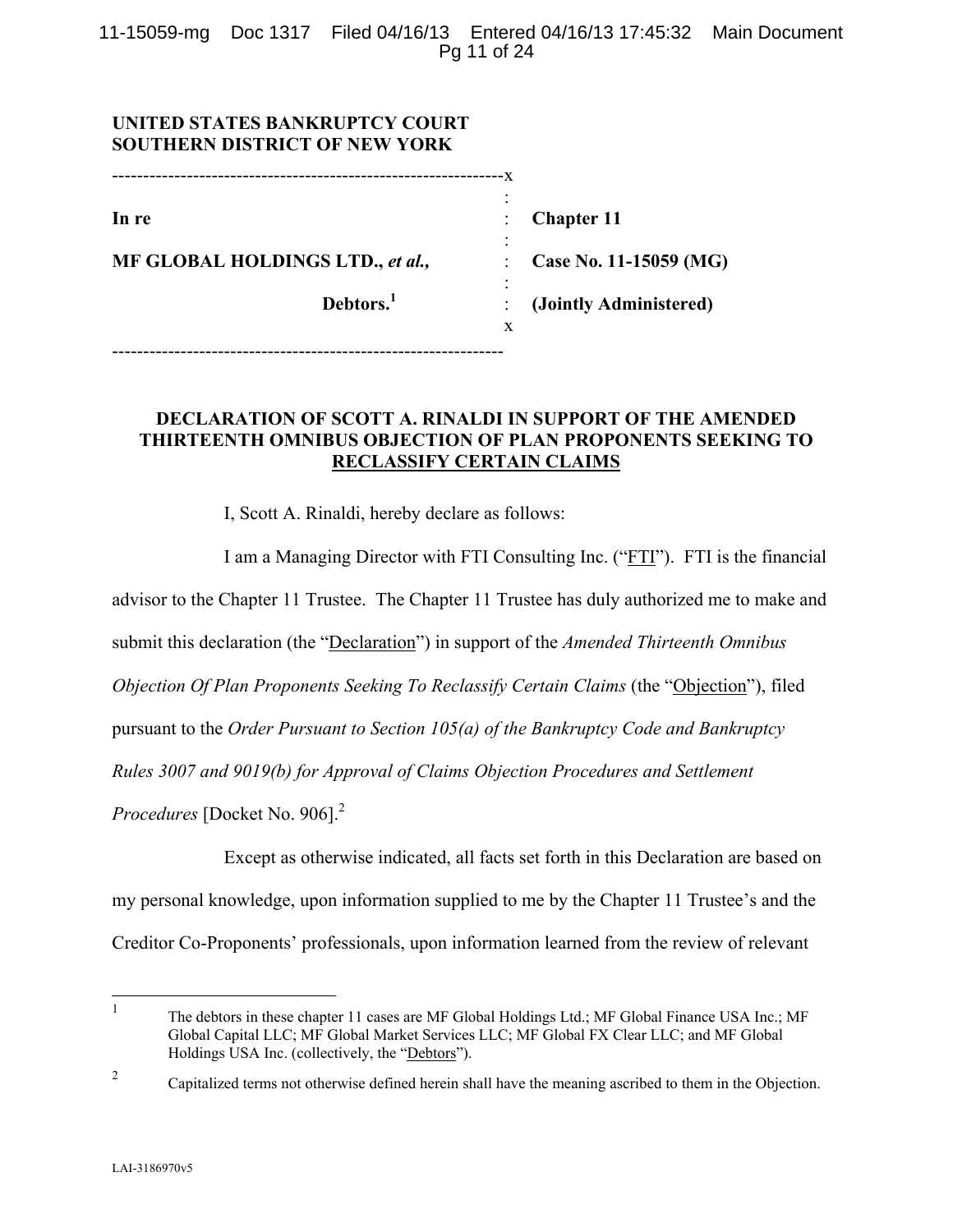#### 11-15059-mg Doc 1317 Filed 04/16/13 Entered 04/16/13 17:45:32 Main Document Pg 12 of 24

documents by me and the FTI team that works with me on this engagement, or based upon my opinion through my experience and knowledge gained during the claims reconciliation process in these Chapter 11 Cases. If called upon to testify, I can and will testify competently to the facts set forth herein, including that I, or employees of FTI under my supervision and direction, personally reviewed the Notes Claims listed on Schedule 1 to Exhibit B attached to the Objection, the Tax Penalty Claims listed on Schedule 2 to Exhibit B attached to the Objection, and the Non-Tax Penalty Claims listed on Schedule 3 attached to the Objection, as part of the claims reconciliation process in these Chapter 11 Cases.

Based upon such review, I believe that each of the Notes Claims listed on Schedule 1 to Exhibit B attached to the Objection is a claim based upon ownership of Notes and asserts a claim for damages arising from the purchase or sale of Notes, that each of the Tax Penalty Claims listed on Schedule 2 to Exhibit B attached to the Objection is a claim on account of a tax penalty, and that each of the Non-Tax Penalty Claims Listed on Schedule 3 to Exhibit B attached to the Objection is a claim on account of a non-tax fine or penalty.

I declare under penalty of perjury that to the best of my knowledge the foregoing is true and correct.

Dated: April 16, 2013 New York, New York

G. lett

Scott A. Rinaldi **Managing Director** 

FTI Consulting, Inc. 3 Times Square, 9th Floor New York, New York 10036 Phone: 212-247-1010 Fax: 212-841-9350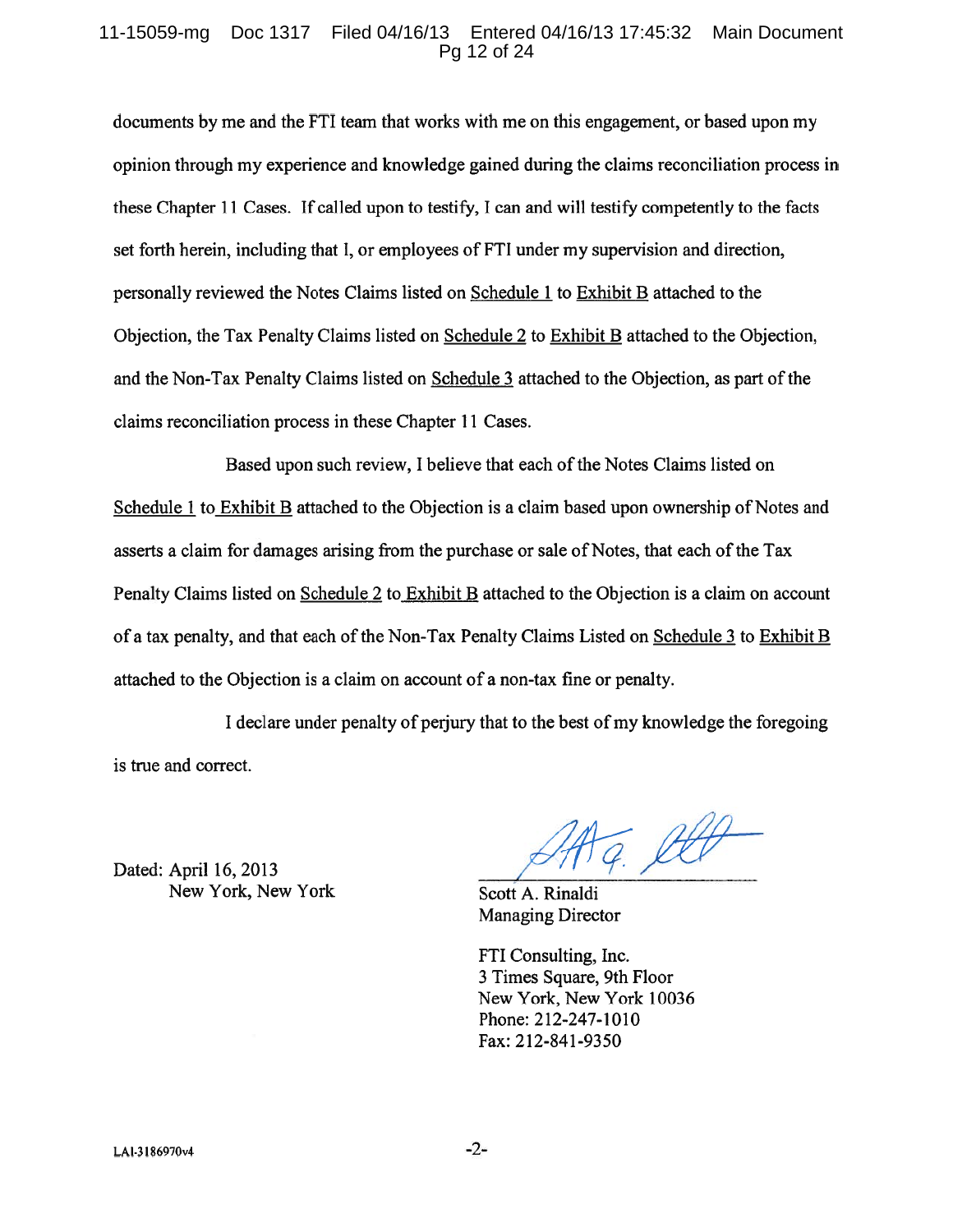11-15059-mg Doc 1317 Filed 04/16/13 Entered 04/16/13 17:45:32 Main Document Pg 13 of 24

# **EXHIBIT B**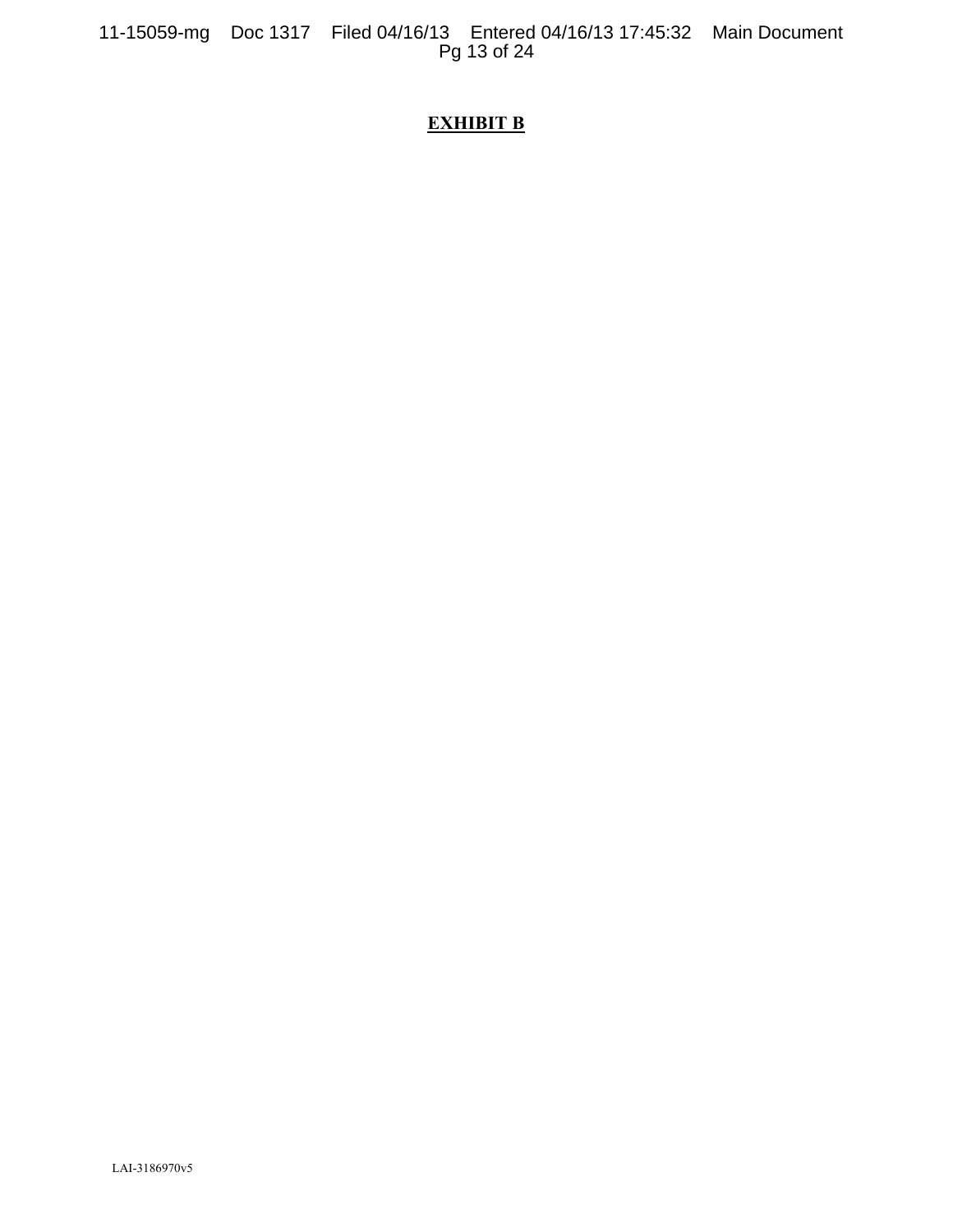11-15059-mg Doc 1317 Filed 04/16/13 Entered 04/16/13 17:45:32 Main Document Pg 14 of 24

| UNITED STATES BANKRUPTCY COURT<br><b>SOUTHERN DISTRICT OF NEW YORK</b> |                        |
|------------------------------------------------------------------------|------------------------|
| In re                                                                  | <b>Chapter 11</b>      |
| MF GLOBAL HOLDINGS LTD., et al.,                                       | Case No. 11-15059 (MG) |
| Debtors. <sup>1</sup><br>--------------------------                    | (Jointly Administered) |

## **ORDER GRANTING THE AMENDED THIRTEENTH OMNIBUS OBJECTION OF PLAN PROPONENTS SEEKING TO RECLASSIFY CERTAIN CLAIMS**

This matter coming before the Court on the *Amended Thirteenth Omnibus Objection of Plan Proponents Seeking to Reclassify Certain Claims* (the "Objection");<sup>2</sup> the Court having reviewed the Objection and the Rinaldi Declaration, and having heard the statements of counsel regarding the relief requested in the Objection at a hearing before the Court (the "Hearing"); the Court finding that (i) the Court has jurisdiction over this matter pursuant to 28 U.S.C. §§ 157 and 1334, (ii) venue is proper before the Court pursuant to 28 U.S.C. §§ 1408 and 1409, (iii) this is a core proceeding pursuant to 28 U.S.C. § 157(b), and (iv) notice of the Objection and the Hearing was adequate and in compliance with the Case Management Order, the Bankruptcy Code, the Bankruptcy Rules, and the Local Bankruptcy Rules; and the Court having found and determined that the relief sought in the Objection is in the best interests of the Debtors' estates and their creditors and other parties in interest; and the Court having determined that the legal and factual bases set forth in the Objection and at the Hearing establish just cause for the relief granted herein; and after due deliberation and sufficient cause appearing therefor;

 $\frac{1}{1}$  The debtors in these chapter 11 cases are MF Global Holdings Ltd.; MF Global Finance USA Inc.; MF Global Capital LLC; MF Global Market Services LLC; MF Global FX Clear LLC; and MF Global Holdings USA Inc. (collectively, the "Debtors").

<sup>2</sup> Capitalized terms not otherwise defined herein have the meanings given to them in the Objection.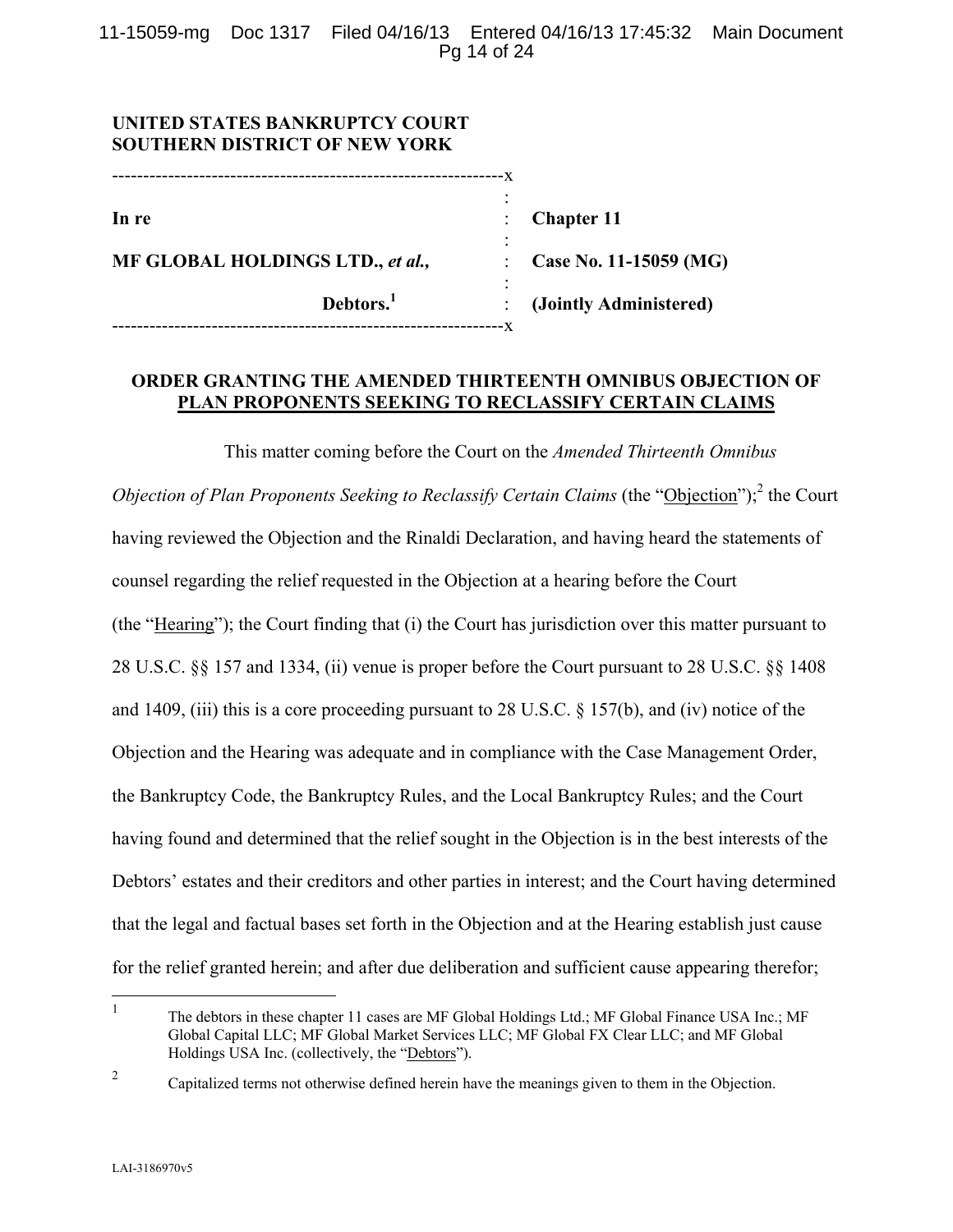#### 11-15059-mg Doc 1317 Filed 04/16/13 Entered 04/16/13 17:45:32 Main Document Pg 15 of 24

#### IT IS HEREBY ORDERED THAT:

1. The Objection is SUSTAINED.

2. Pursuant to  $\S 502(b)$ ,  $\S 510(b)$  and  $\S 726(a)(4)$  of the Bankruptcy Code, Rule 3007 of the Bankruptcy Rules, the Claims Procedures Order, and the Plan, (i) the Notes Claims listed on Schedule 1 attached hereto are hereby reclassified as Tier 1 Subordinated Claims in Class 7A, 7B, 7C, 7D, 7E or 7F, as appropriate, under the Plan, (ii) the Tax Penalty Claims listed on Schedule 2 attached hereto are hereby reclassified as Tier 3 Subordinated Claims in Class 7A, 7B, 7C, 7D, 7E or 7F, as appropriate, under the Plan, and (iii) the Non-Tax Penalty Claims listed on Schedule 3 attached hereto are hereby reclassified as Tier 3 Subordinated Claims in Class 7A, 7B, 7C, 7D, 7E, or 7F, as appropriate, under the Plan.

3. To the extent the relief requested in the Objection is not granted herein as to any particular Notes and Penalty Claim, the Plan Proponents may object to such Notes and Penalty Claim in the future on any basis.

4. The Notes and Penalty Claims, as reclassified in Class 7A, 7B, 7C, 7D, 7E, or 7F, as appropriate, under the Plan are neither allowed nor disallowed at this time, and are subject to any future objections on any basis.

5. The reclassification of the Notes and Penalty Claims does not constitute any admission or finding with respect to such Claims, and the Plan Proponents' rights to object on any basis is hereby preserved.

6. The Plan Proponents are authorized to take all actions necessary to effectuate the relief granted pursuant to this Order in accordance with the Objection.

7. The terms and conditions of this Order shall be immediately effective and enforceable upon entry of the Order.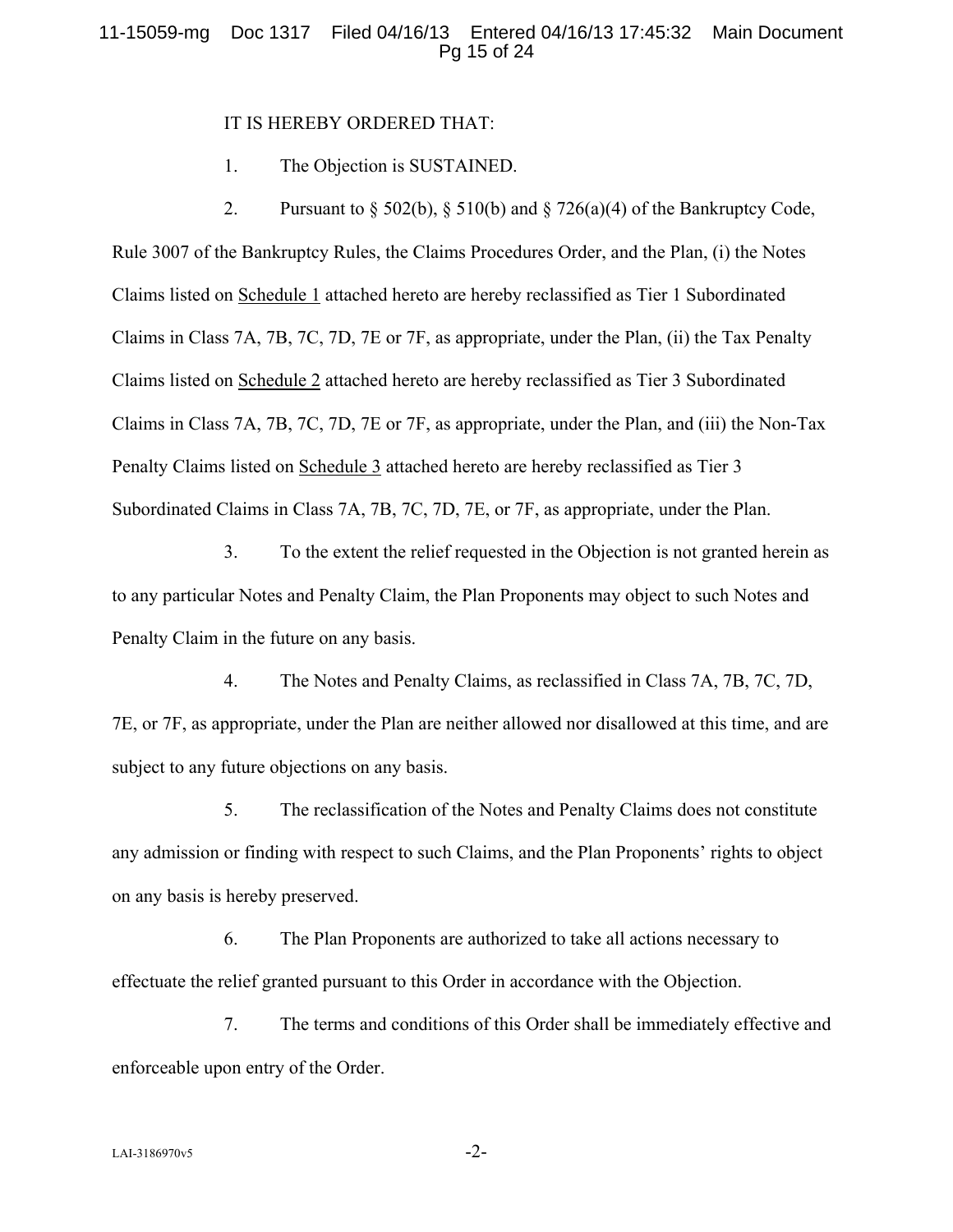## 11-15059-mg Doc 1317 Filed 04/16/13 Entered 04/16/13 17:45:32 Main Document Pg 16 of 24

8. This Court shall retain jurisdiction with respect to all matters arising from

or related to the implementation of this Order.

Dated: \_\_\_\_\_\_\_\_\_\_\_\_\_\_\_, 2013 New York, New York

UNITED STATES BANKRUPTCY JUDGE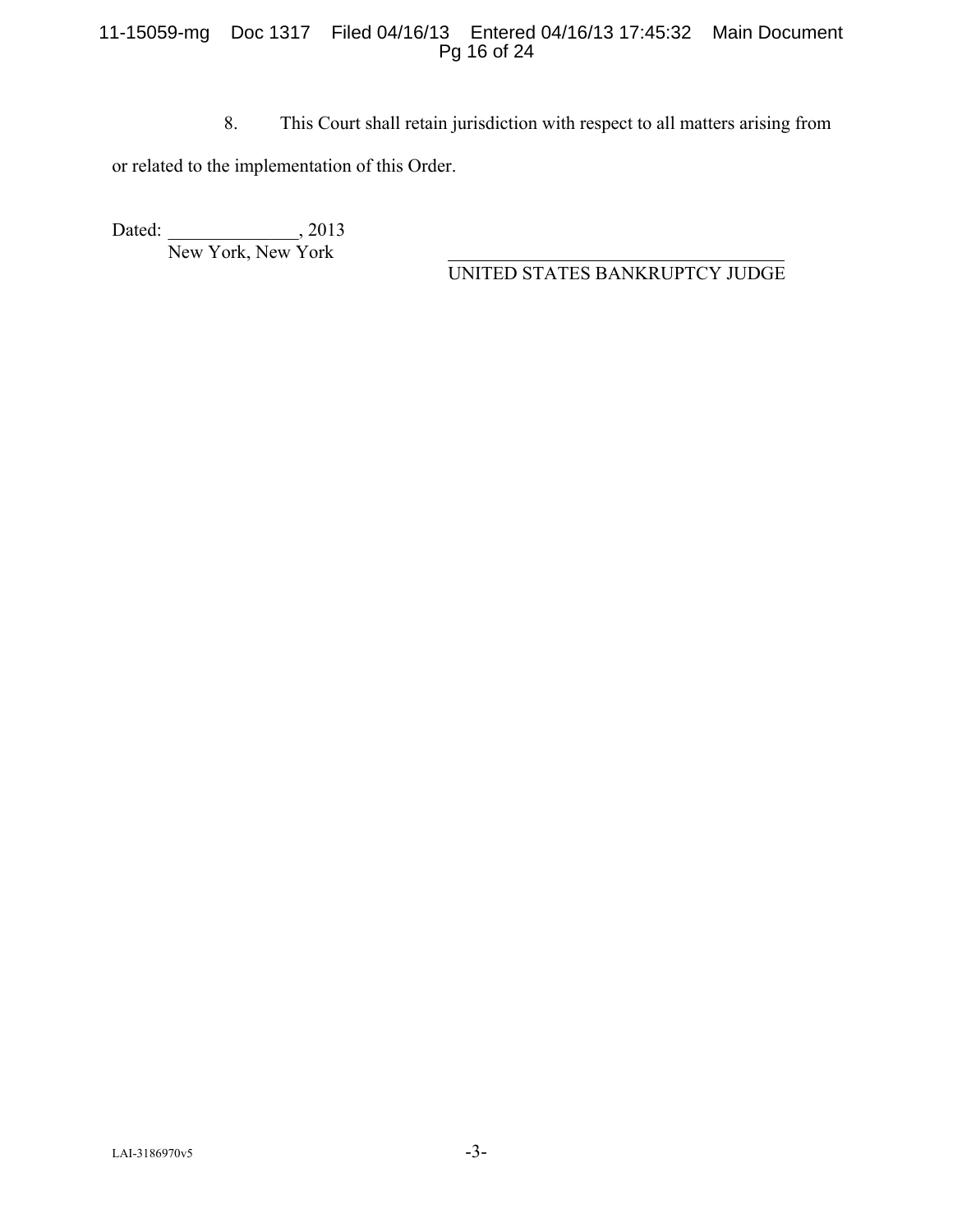11-15059-mg Doc 1317 Filed 04/16/13 Entered 04/16/13 17:45:32 Main Document Pg 17 of 24

# **SCHEDULE 1**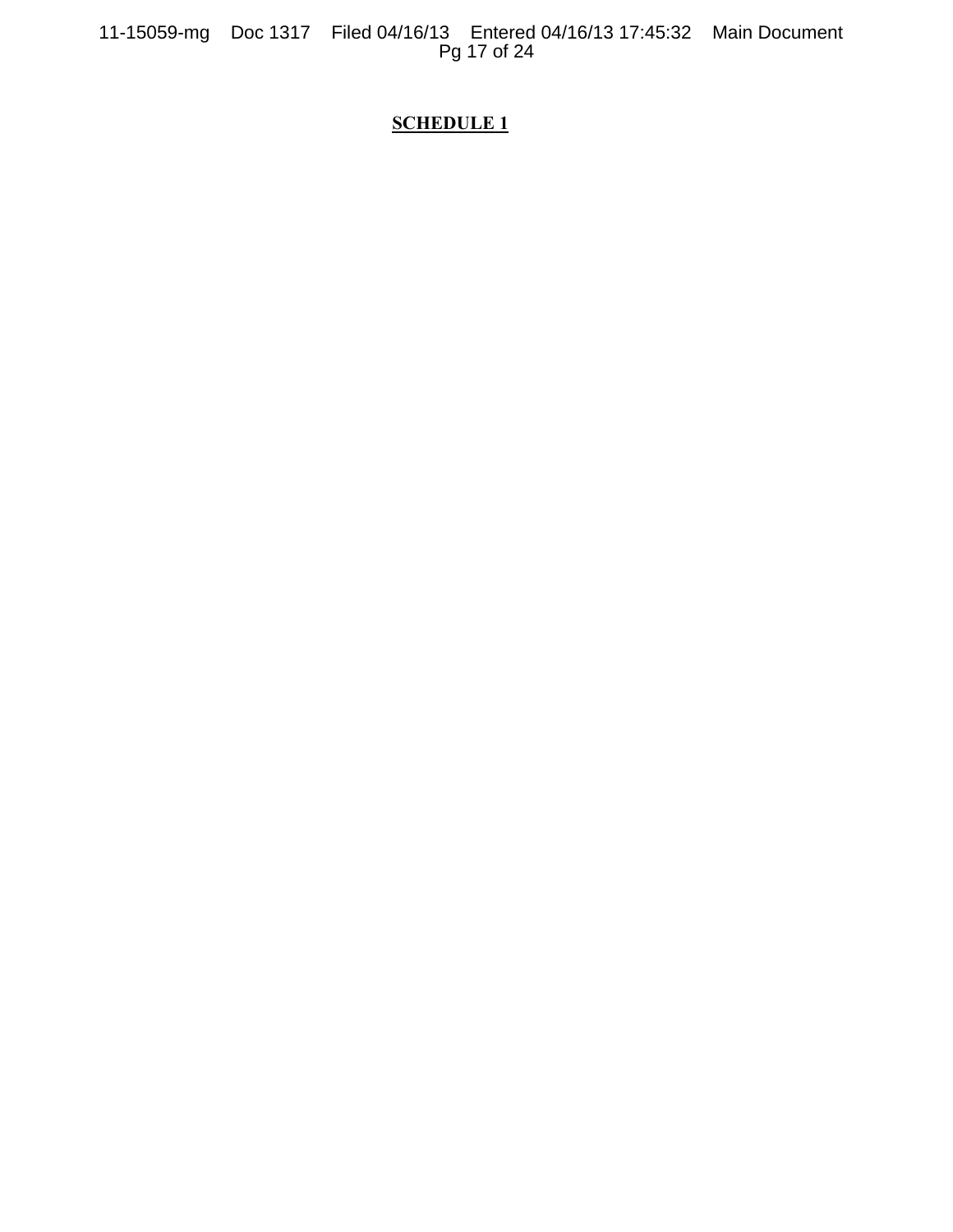11-15059-mg Doc 1317 Filed 04/16/13 Entered 04/16/13 17:45:32 Main Document Pg 18 of 24

# MF Global Holdings Ltd., et al. Schedule 1 to Exhibit B - Reclassify Claims to Class 7

| <b>SEQ</b>     |                                     | <b>CLAIM</b> | <b>DATE</b>  |                                  |                 |                        |
|----------------|-------------------------------------|--------------|--------------|----------------------------------|-----------------|------------------------|
| NO.            | <b>NAME</b>                         | NO.          | <b>FILED</b> | <b>CLAIMED DEBTOR</b>            | <b>CASE NO.</b> | <b>CLAIM AMOUNT</b>    |
|                | ALLABAUGH, JOHN R                   | 904          | 08/15/12     | MF Global Holdings Ltd.          | 11-15059        | Unsecured: \$10,435.83 |
| $\mathbf 1$    | 21 SPRUCE AVE                       |              |              |                                  |                 |                        |
|                | <b>PLAINS, PA 18705</b>             |              |              |                                  |                 |                        |
|                | APOLLO INVESTMENTS OF NV LP         | 520          |              | 07/30/12 MF Global Holdings Ltd. | 11-15059        | Unsecured: \$44,000.00 |
| $\overline{2}$ | <b>ATTN PAUL SAKMAR</b>             |              |              |                                  |                 |                        |
|                | 5739 CARROLLTON CT                  |              |              |                                  |                 |                        |
|                | ROCHESTER HILLS, MI 48306           |              |              |                                  |                 |                        |
|                | <b>BUCKLAN, PHYLLIS AND BARNETT</b> | 561          |              | 07/30/12 MF Global Holdings Ltd. | 11-15059        | Unsecured: \$2,093.37  |
| 3              | 176 E 77TH ST APT 5D                |              |              |                                  |                 |                        |
|                | NEW YORK, NY 10075                  |              |              |                                  |                 |                        |
|                | <b>BUELL, HELEN</b>                 | 1095         |              | 08/20/12 MF Global Holdings Ltd. | 11-15059        | Secured: \$2,539.35    |
| 4              | 120 N VAL VISTA DR #19              |              |              |                                  |                 |                        |
|                | MESA, AZ 85213                      |              |              |                                  |                 |                        |
|                | <b>BURNS, FRED L</b>                | 406          |              | 07/25/12 MF Global Holdings Ltd. | 11-15059        | Secured: Unliquidated  |
|                | 1108 HANOVER RD                     |              |              |                                  |                 | Priority: \$3,960.00   |
|                | <b>YORK, PA 17408</b>               |              |              |                                  |                 |                        |
|                | CARR, EDWARD A                      | 723          |              | 08/07/12 MF Global Holdings Ltd. | 11-15059        | Unliquidated           |
|                | 2331 DUE WEST DR                    |              |              |                                  |                 |                        |
|                | THE VILLAGES, FL 32162              |              |              |                                  |                 |                        |
|                | <b>CHRISTMAN FAMILY TRUST</b>       | 377          |              | 07/23/12 MF Global Holdings Ltd. | 11-15059        | Unsecured: \$14,467.38 |
|                | 1904 CENTENNIAL DR                  |              |              |                                  |                 |                        |
|                | GREAT FALLS, MT 59404               |              |              |                                  |                 |                        |
|                | DAWSON, JIMMIE                      | 1653         |              | 08/23/12 MF Global Holdings Ltd. | 11-15059        | Unsecured: \$1,103.99  |
| 8              | PO BOX 1383                         |              |              |                                  |                 |                        |
|                | LOS GATOS, CA 95031                 |              |              |                                  |                 |                        |
|                | DIXON, JEANNETTE                    | 859          |              | 08/13/12 MF Global Holdings Ltd. | 11-15059        | Unsecured: \$1,111.91  |
| 9              | 414 N FIR                           |              |              |                                  |                 |                        |
|                | <b>JENKS, OK 74037</b>              |              |              |                                  |                 |                        |
|                | ELAINE M BERSON (IRA)               | 847          |              | 08/13/12 MF Global Holdings Ltd. | 11-15059        | Unsecured: \$41,760.67 |
|                | 10 3 STERLINGTON RD                 |              |              |                                  |                 |                        |
|                | STERLINGTON, NY 10974               |              |              |                                  |                 |                        |
|                | <b>GLACE, RAYMOND</b>               | 725          |              | 08/07/12 MF Global Holdings Ltd. | 11-15059        | Unsecured: \$6,290.95  |
| 11             | 128 SYCAMORE DR                     |              |              |                                  |                 |                        |
|                | LANGHORNE, PA 19053                 |              |              |                                  |                 |                        |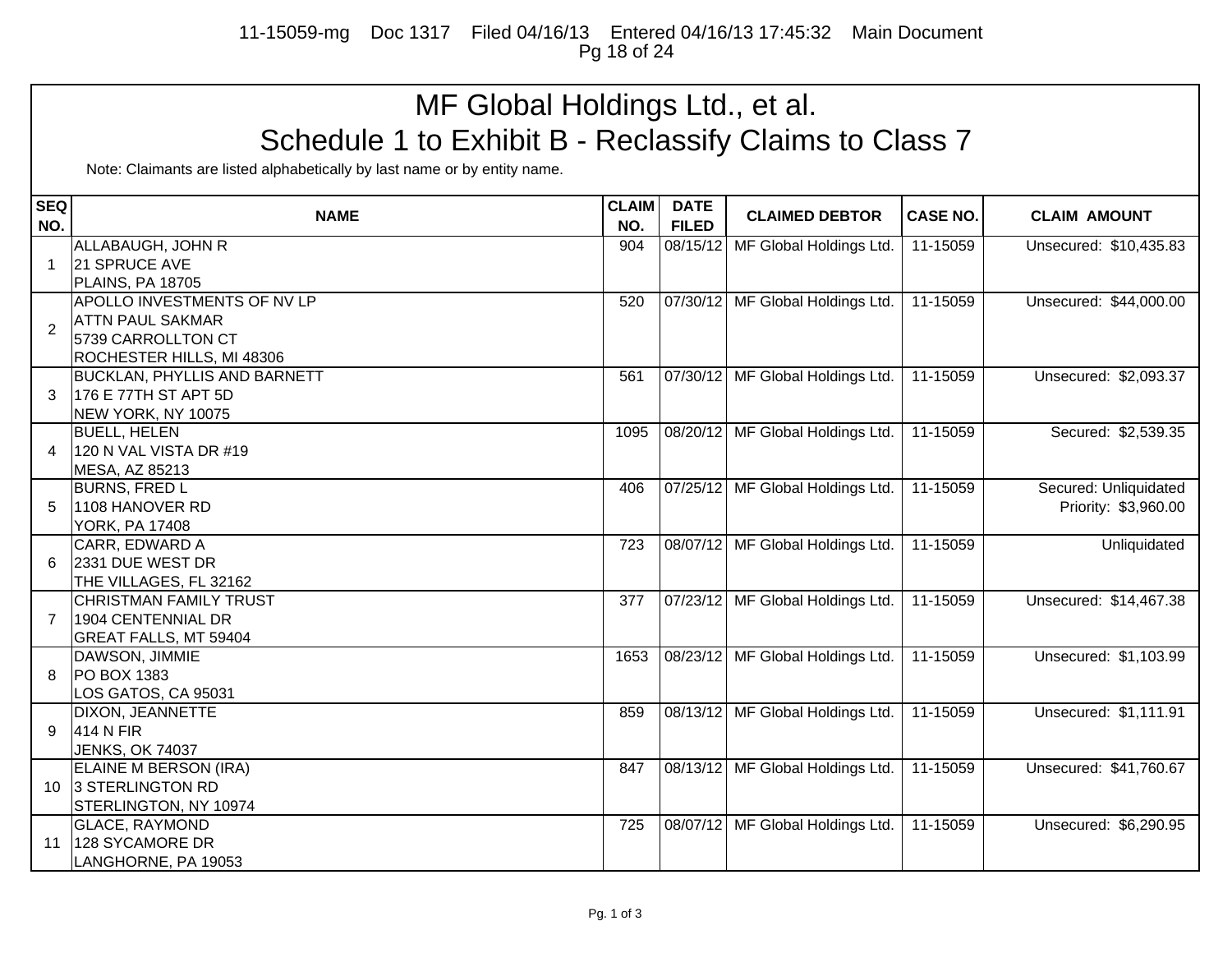11-15059-mg Doc 1317 Filed 04/16/13 Entered 04/16/13 17:45:32 Main Document Pg 19 of 24

# MF Global Holdings Ltd., et al. Schedule 1 to Exhibit B - Reclassify Claims to Class 7

| <b>SEQ</b> |                                           | <b>CLAIM</b> | <b>DATE</b>  |                                  |                 |                        |
|------------|-------------------------------------------|--------------|--------------|----------------------------------|-----------------|------------------------|
| NO.        | <b>NAME</b>                               | NO.          | <b>FILED</b> | <b>CLAIMED DEBTOR</b>            | <b>CASE NO.</b> | <b>CLAIM AMOUNT</b>    |
|            | <b>GUNDLACH, RUTH A S</b>                 | 724          | 08/07/12     | MF Global Holdings Ltd.          | 11-15059        | Unsecured: \$7,157.26  |
|            | 12 7 LESLIE LN                            |              |              |                                  |                 |                        |
|            | WALLINGFORD, PA 19086                     |              |              |                                  |                 |                        |
|            | HACKETT, GERALD                           | 1114         |              | 08/20/12 MF Global Holdings Ltd. | 11-15059        | Unsecured: \$552.00    |
| 13         | 15 THOMSEN RD                             |              |              |                                  |                 |                        |
|            | HAMPTON, NH 03842                         |              |              |                                  |                 |                        |
|            | HALL, VALERIE A                           | 1598         |              | 08/22/12 MF Global Holdings Ltd. | 11-15059        | Unsecured: \$10,888.39 |
| 14         | 1909 9TH AVE E POB 25                     |              |              |                                  |                 |                        |
|            | UNIVERSITY PARK, IA 52595                 |              |              |                                  |                 |                        |
|            | HOPPE, JOHN FOY                           | 535          |              | 07/30/12 MF Global Holdings Ltd. | 11-15059        | Unsecured: \$349.86    |
| 15         | 715 WALNUT ST                             |              |              |                                  |                 |                        |
|            | HAZARD, KY 41701                          |              |              |                                  |                 |                        |
|            | HYNDS, LINN AND PATRICIA                  | 645          |              | 08/04/12 MF Global Holdings Ltd. | 11-15059        | Priority: \$68,550.00  |
| 16         | 3439 FIRST AVE                            |              |              |                                  |                 |                        |
|            | ST JAMES CITY, FL 33956                   |              |              |                                  |                 |                        |
|            | LAZARE, HARVEY M                          | 563          |              | 07/30/12 MF Global Holdings Ltd. | 11-15059        | Unsecured: \$2,473.44  |
| 17         | 73 BUTTONWOOD DR                          |              |              |                                  |                 |                        |
|            | DIX HILLS, NY 11746                       |              |              |                                  |                 |                        |
|            | <b>PAUL A SAKMAR TRUST</b>                | 519          |              | 07/30/12 MF Global Holdings Ltd. | 11-15059        | Unsecured: \$43,000.00 |
| 18         | C/O PAUL A SAKMAR                         |              |              |                                  |                 |                        |
|            | 5739 CARROLLTON CT                        |              |              |                                  |                 |                        |
|            | ROCHESTER HILLS, MI 48306                 |              |              |                                  |                 |                        |
|            | ROBERT TURTZ TRADITIONAL IRA              | 959          |              | 08/17/12 MF Global Holdings Ltd. | 11-15059        | Secured: \$10,394.81   |
| 19         | VILLAGE AT OCTOBER MOUNTAIN, 880 EAST ST  |              |              |                                  |                 |                        |
|            | UNIT 14B                                  |              |              |                                  |                 |                        |
|            | LEE, MA 01238<br><b>ROSEBORO, RALPH W</b> | 511          |              | 07/30/12 MF Global Holdings Ltd. | 11-15059        | Priority: \$15,239.85  |
| 20         | 200 ROYAL HORSE WAY                       |              |              |                                  |                 |                        |
|            | REINHOLDS, PA 17569                       |              |              |                                  |                 |                        |
|            | SCHWARTZ, MARTIN AND JUDITH G             | 1779         |              | 09/22/12 MF Global Holdings Ltd. | 11-15059        | Secured: \$24,884.06*  |
| 21         | 58 WESTCOTT RD                            |              |              |                                  |                 | Priority: Unliquidated |
|            | PRINCETON, NJ 08540                       |              |              |                                  |                 |                        |
|            | SEBEO, LUCIEN                             | 890          |              | 08/14/12 MF Global Holdings Ltd. | 11-15059        | Unsecured: \$20,352.88 |
| 22         | 33 AVENUE PAUL DOUMER                     |              |              |                                  |                 |                        |
|            | 75116 PARIS FRANCE                        |              |              |                                  |                 |                        |
|            |                                           |              |              |                                  |                 |                        |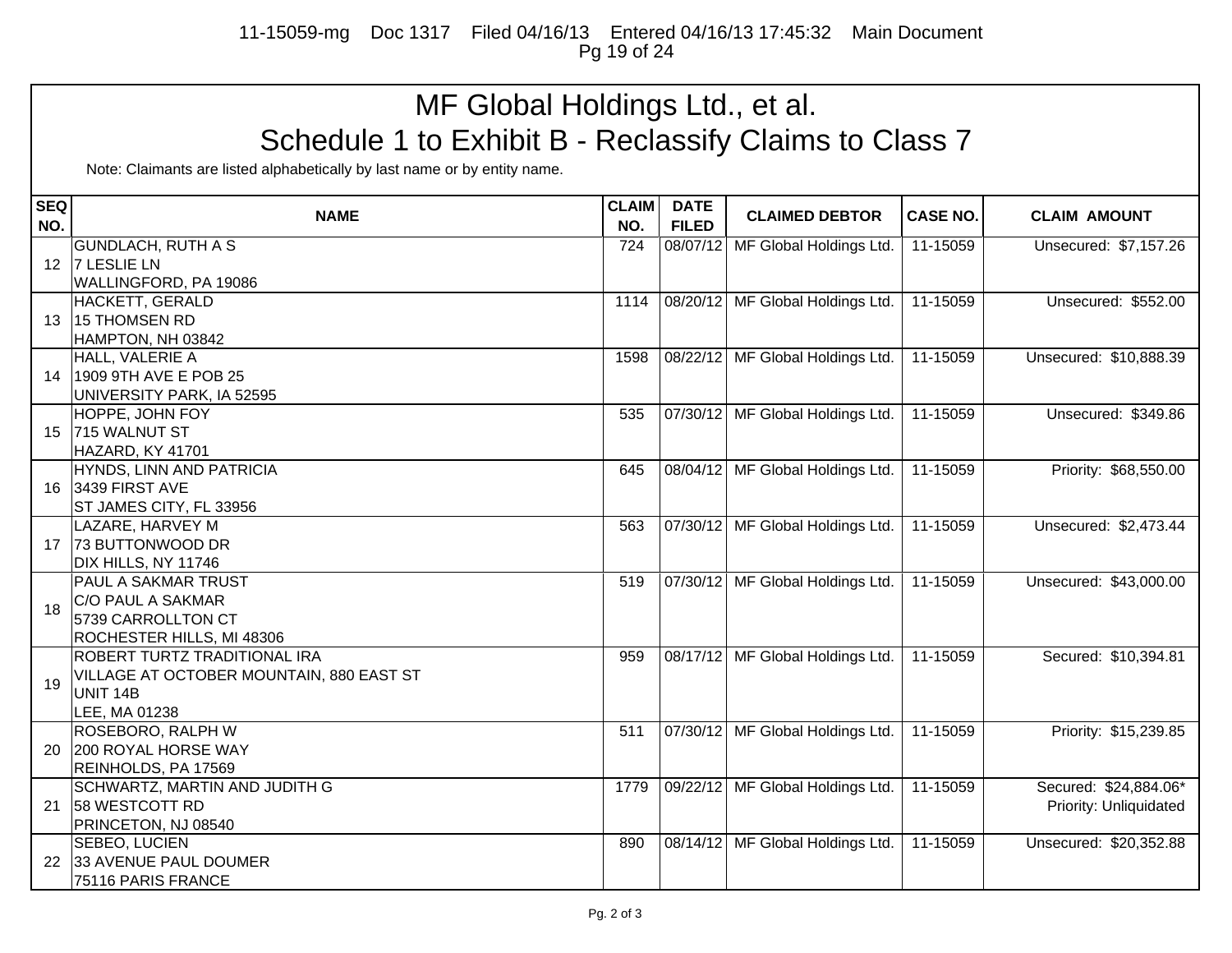11-15059-mg Doc 1317 Filed 04/16/13 Entered 04/16/13 17:45:32 Main Document Pg 20 of 24

# MF Global Holdings Ltd., et al. Schedule 1 to Exhibit B - Reclassify Claims to Class 7

| <b>SEQ</b><br>NO. | <b>NAME</b>                                                                                                                                               | <b>CLAIM</b><br>NO. | <b>DATE</b><br><b>FILED</b> | <b>CLAIMED DEBTOR</b>            | <b>CASE NO.</b> | <b>CLAIM AMOUNT</b>                              |
|-------------------|-----------------------------------------------------------------------------------------------------------------------------------------------------------|---------------------|-----------------------------|----------------------------------|-----------------|--------------------------------------------------|
| 23                | THE SIMON FAMILY TRUST U/A 10-17-02<br>ATTN FRED M SIMON & DENISE A SIMON TTEE<br><b>27 BUCKSKIN RD</b><br>BELL CANYON, CA 91307                          | 853                 | 08/13/12                    | MF Global Holdings Ltd.          | 11-15059        | Secured: \$29,030.00                             |
|                   | <b>ISTEWART FRISCH R/O IRA</b><br>24 7412 VIA SISTINA ST<br>LAS VEGAS, NV 89131                                                                           | 1162                |                             | 08/20/12 MF Global Holdings Ltd. | 11-15059        | Unsecured: \$14,638.00                           |
| 25                | <b>TRAUB, GERALD A</b><br>15 GREENLEAF HILL<br><b>GREAT NECK, NY 11023</b>                                                                                | 562                 |                             | 07/30/12 MF Global Holdings Ltd. | 11-15059        | Unsecured: \$4,186.74                            |
| 26                | U/W STANLEY E SMITH STANLEY E SMITH TRUST<br><b>SAMUEL A SMITH TTEE</b><br><b>C/O SAMUEL A SMITH MD</b><br>200 SUFFOLK CRES<br>BRENTWOOD, TN 37027        | 588                 |                             | 08/01/12 MF Global Holdings Ltd. | 11-15059        | Unsecured: \$3,258.85                            |
| 27                | VIRGINIA RETIREMENT SYSTEM<br>C/O COLE SCHOTZ MEISEL FORMAN & LEONARD PA<br><b>ATTN JOHN H DRUCKER ESQ</b><br>900 THIRD AVE 16TH FL<br>NEW YORK, NY 10022 | 1374                |                             | 08/22/12 MF Global Holdings Ltd. | 11-15059        | Unsecured: \$8,141,865.11*                       |
| 28                | <b>WATTS, CLAYTON</b><br><b>26351 VIA LARA</b><br>MISSION VIEJO, CA 92691                                                                                 | 379                 |                             | 07/23/12 MF Global Holdings Ltd. | 11-15059        | Unsecured: \$2,207.99                            |
| 29                | ZAPPALA, RICHARD A<br>6800 SE HARBOR CIR<br>STUART, FL 34996                                                                                              | 1195                | 08/20/12                    | MF Global Holdings Ltd.          | 11-15059        | Secured: Unliquidated<br>Unsecured: \$300,000.00 |
|                   |                                                                                                                                                           |                     |                             |                                  | <b>TOTAL:</b>   | \$8,826,792.69                                   |
|                   | Denotes an unliquidated component.                                                                                                                        |                     |                             |                                  |                 |                                                  |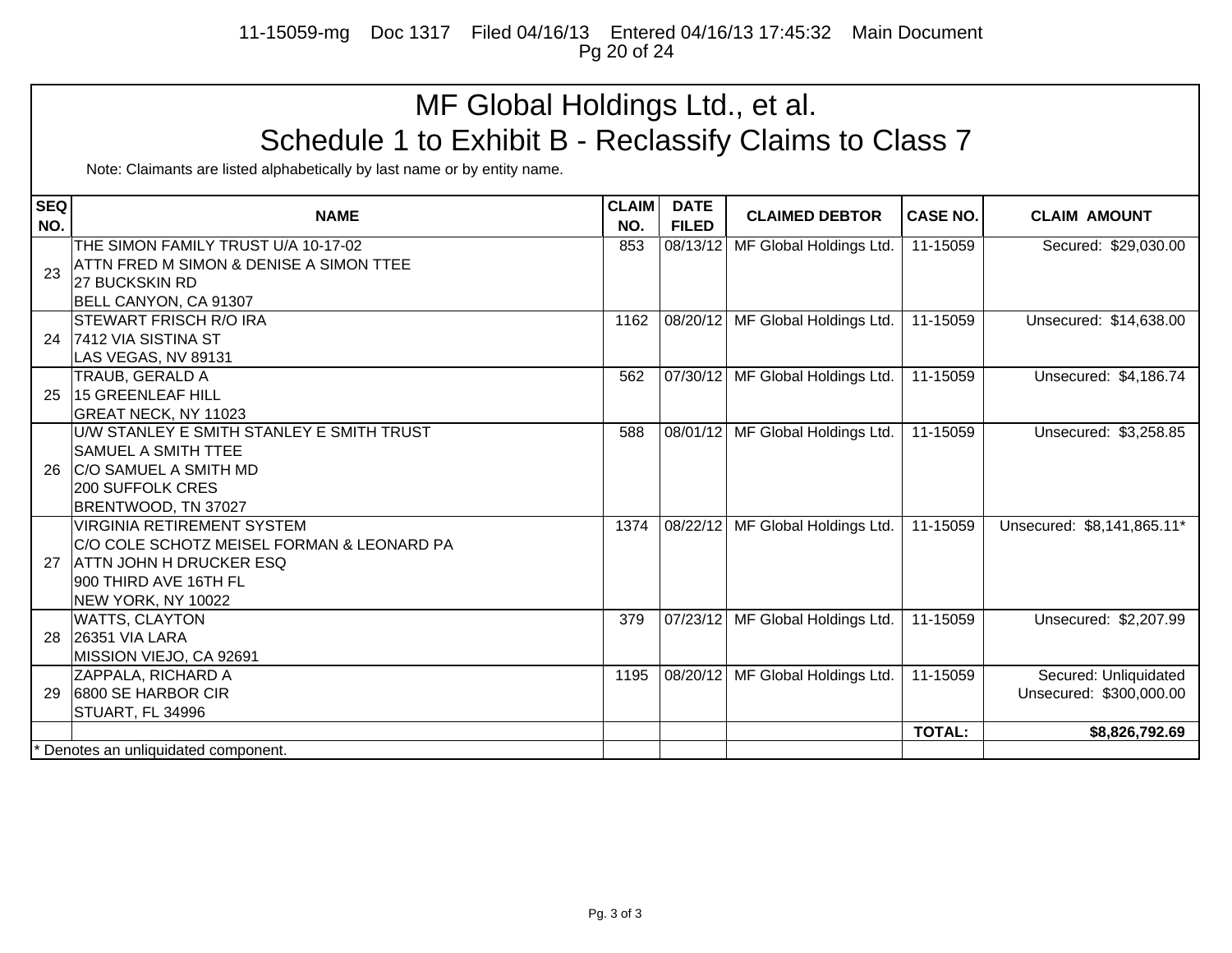11-15059-mg Doc 1317 Filed 04/16/13 Entered 04/16/13 17:45:32 Main Document Pg 21 of 24

# **SCHEDULE 2**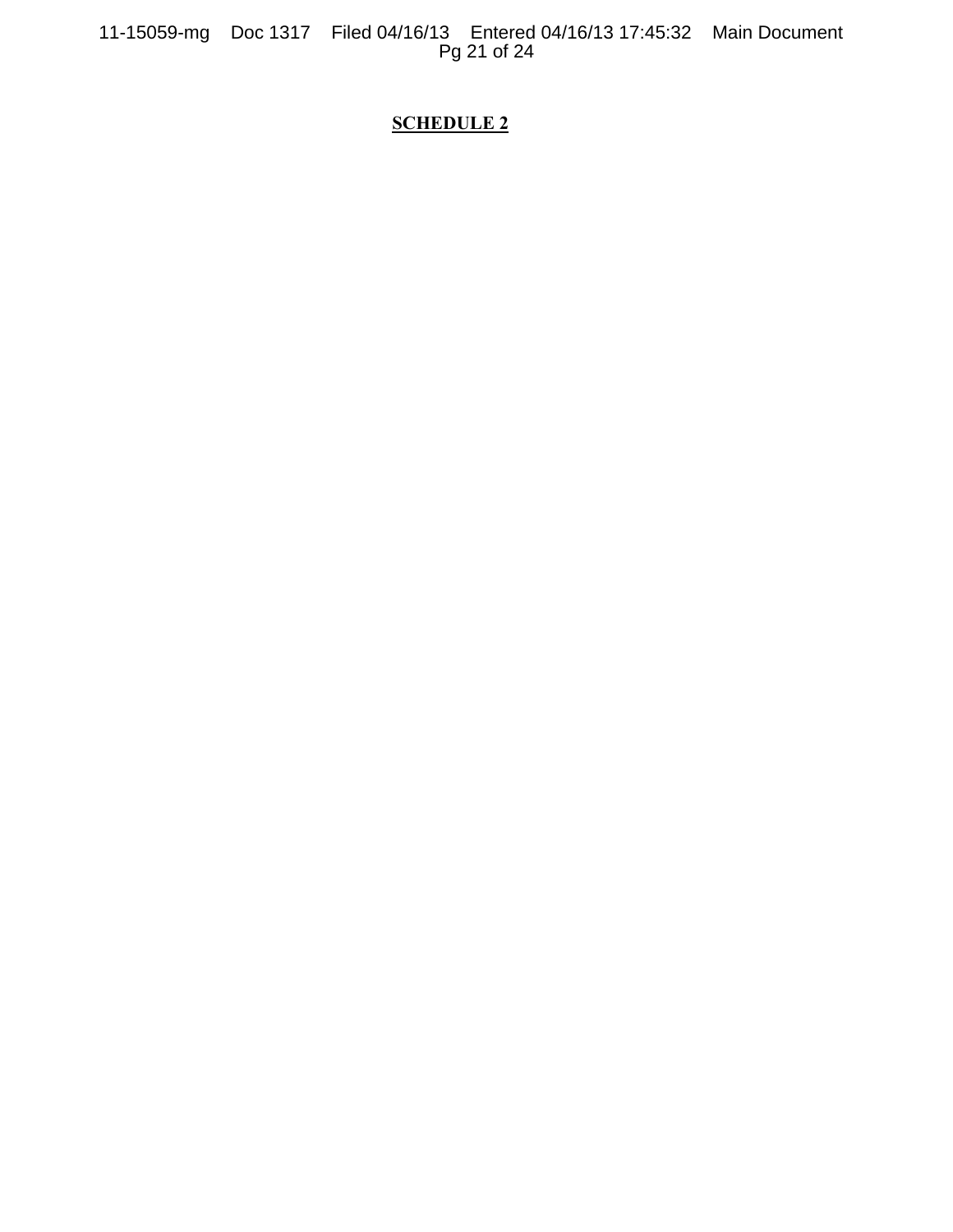11-15059-mg Doc 1317 Filed 04/16/13 Entered 04/16/13 17:45:32 Main Document Pg 22 of 24

# MF Global Holdings Ltd., et al. Schedule 2 to Exhibit B - Reclassify Tax Penalty Claims to Class 7

| <b>SEQ</b><br>NO. | <b>NAME</b>                                                                                                                                          | <b>CLAIM</b><br>NO. | <b>DATE</b><br><b>FILED</b> | <b>CLAIMED DEBTOR</b>                          | <b>CASE</b><br>NO. | <b>CLAIM AMOUNT</b>                                           | PENALTY AMOUNT TO<br><b>BE MOVED TO CLASS 7</b> |
|-------------------|------------------------------------------------------------------------------------------------------------------------------------------------------|---------------------|-----------------------------|------------------------------------------------|--------------------|---------------------------------------------------------------|-------------------------------------------------|
| 1                 | CITY OF NEW YORK DEPARTMENT OF FINANCE<br>ATTN SAUL T FISHMAN OF COUNSEL TO THE<br><b>SPECIAL ASSISTANT CORPORATION COUNSEL</b>                      | 206                 | 06/05/12                    | MF Global Holdings<br>Ltd.                     | 11-15059           | Priority:<br>\$15,090,121.00*                                 | \$2,318,448.00                                  |
|                   | 345 ADAMS ST 3RD FL<br>BROOKLYN, NY 11201                                                                                                            |                     |                             |                                                |                    |                                                               |                                                 |
| 2                 | <b>FRANCHISE TAX BOARD</b><br><b>BANKRUPTCY SECTION MS A340</b><br>PO BOX 2952                                                                       | 721                 |                             | 08/03/12 MF Global Holdings<br>USA Inc.        | 12-10863           | Priority: \$825.71                                            | \$26.00                                         |
|                   | SACRAMENTO, CA 95812<br><b>GEORGIA DEPARTMENT OF REVENUE</b>                                                                                         | 173                 | 05/11/12                    | MF Global Finance                              | 11-15058           | Secured: \$0.00                                               | \$734.00                                        |
| 3                 | <b>COMPLIANCE DIVISION</b><br><b>BANKRUPTCY SECTION</b><br>1800 CENTURY BLVD NE STE 17200                                                            |                     |                             | USA Inc.                                       |                    | Priority: \$1,725.51<br>Unsecured: \$734.49                   |                                                 |
| 4                 | ATLANTA, GA 30345<br>JACKSON COUNTY DIRECTOR OF COLLECTIONS<br>JACKSON COUNTY - COLLECTIONS DEPT<br><b>ATTN BANKRUPTCY</b><br>415 E 12TH ST STE 100  | $\overline{33}$     |                             | 12/16/11 MF Global Holdings 11-15059<br>Ltd.   |                    | Priority: \$2,123.65                                          | \$195.00                                        |
| 5                 | KANSAS CITY, MO 64106<br>NEW YORK STATE DEPARTMENT OF TAXATION<br><b>AND FINANCE</b><br><b>BANKRUPTCY SECTION</b><br>PO BOX 5300<br>ALBANY, NY 12205 | 36                  |                             | 12/05/11 MF Global Holdings   11-15059<br>Ltd. |                    | Priority: \$1,030.06*<br>Unsecured: \$250.00*                 | \$250.00                                        |
| 6                 | NEW YORK STATE DEPARTMENT OF TAXATION<br><b>AND FINANCE</b><br><b>BANKRUPTCY SECTION</b><br>PO BOX 5300<br>ALBANY, NY 12205                          | 225                 | 06/27/12                    | MF Global Finance<br>USA Inc.                  | 11-15058           | Admin: \$4,928.34                                             | \$48.00                                         |
| 7                 | NEW YORK STATE DEPARTMENT OF<br><b>TAXATION AND FINANCE</b><br><b>BANKRUPTCY SECTION</b><br>PO BOX 5300<br>ALBANY, NY 12205                          | 1760                |                             | 09/04/12 MF Global Holdings<br>USA Inc.        | 12-10863           | Priority:<br>\$6,980,714.78*<br>Unsecured:<br>\$1,510,512.64* | \$1,510,513.00                                  |
| 8                 | NEW YORK STATE DEPARTMENT OF<br><b>TAXATION AND FINANCE</b><br><b>BANKRUPTCY SECTION</b><br>PO BOX 5300<br>ALBANY, NY 12205                          | 1761                | 09/04/12                    | MF Global Finance<br>USA Inc.                  | 11-15058           | Priority:<br>\$13,747,316.11*<br>Unsecured:<br>\$4,668,623.24 | \$3,567,691.00                                  |
|                   | * Denotes an unliquidated component.                                                                                                                 |                     |                             |                                                |                    | <b>TOTAL:</b>                                                 | \$7,397,905.00                                  |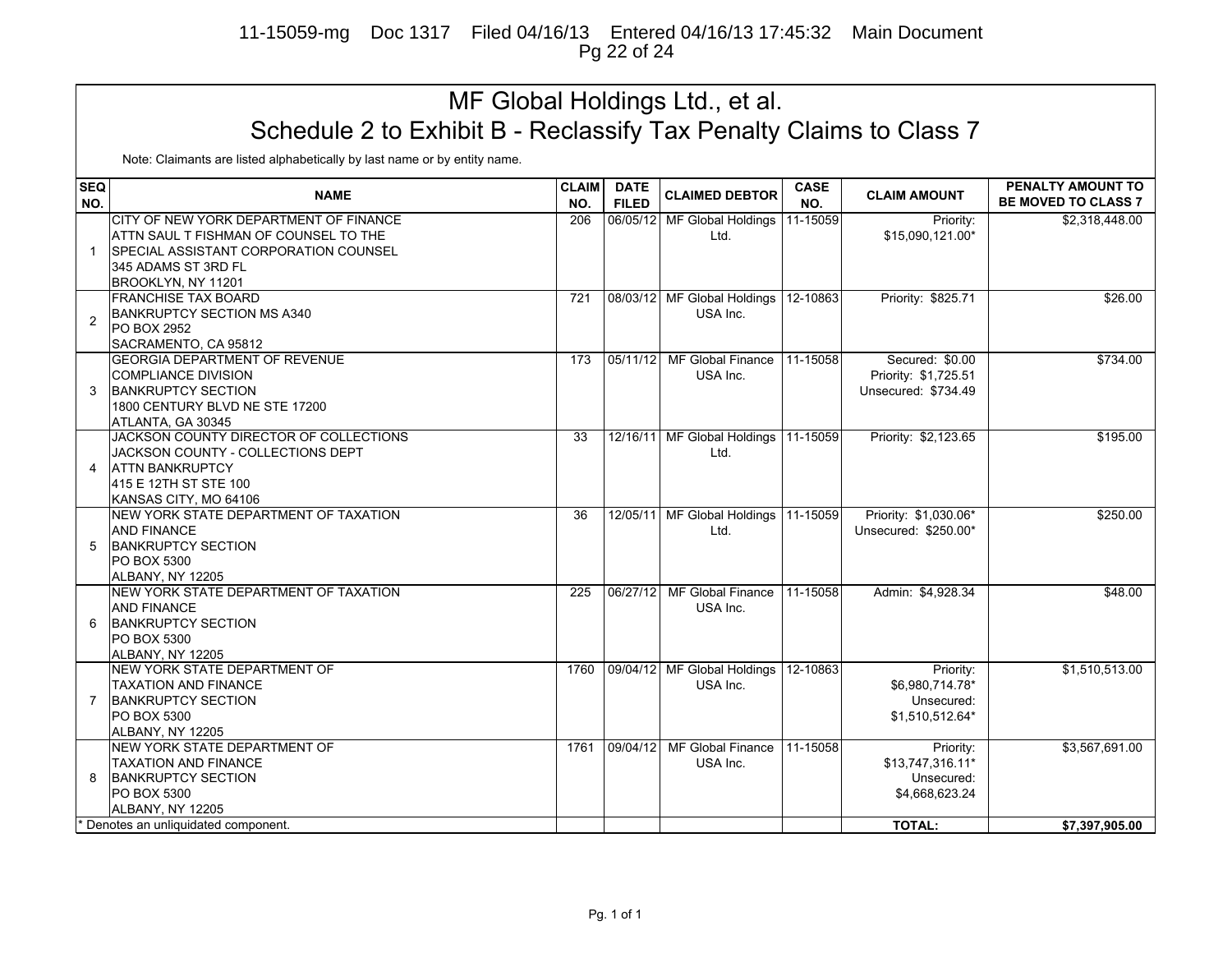11-15059-mg Doc 1317 Filed 04/16/13 Entered 04/16/13 17:45:32 Main Document Pg 23 of 24

# **SCHEDULE 3**